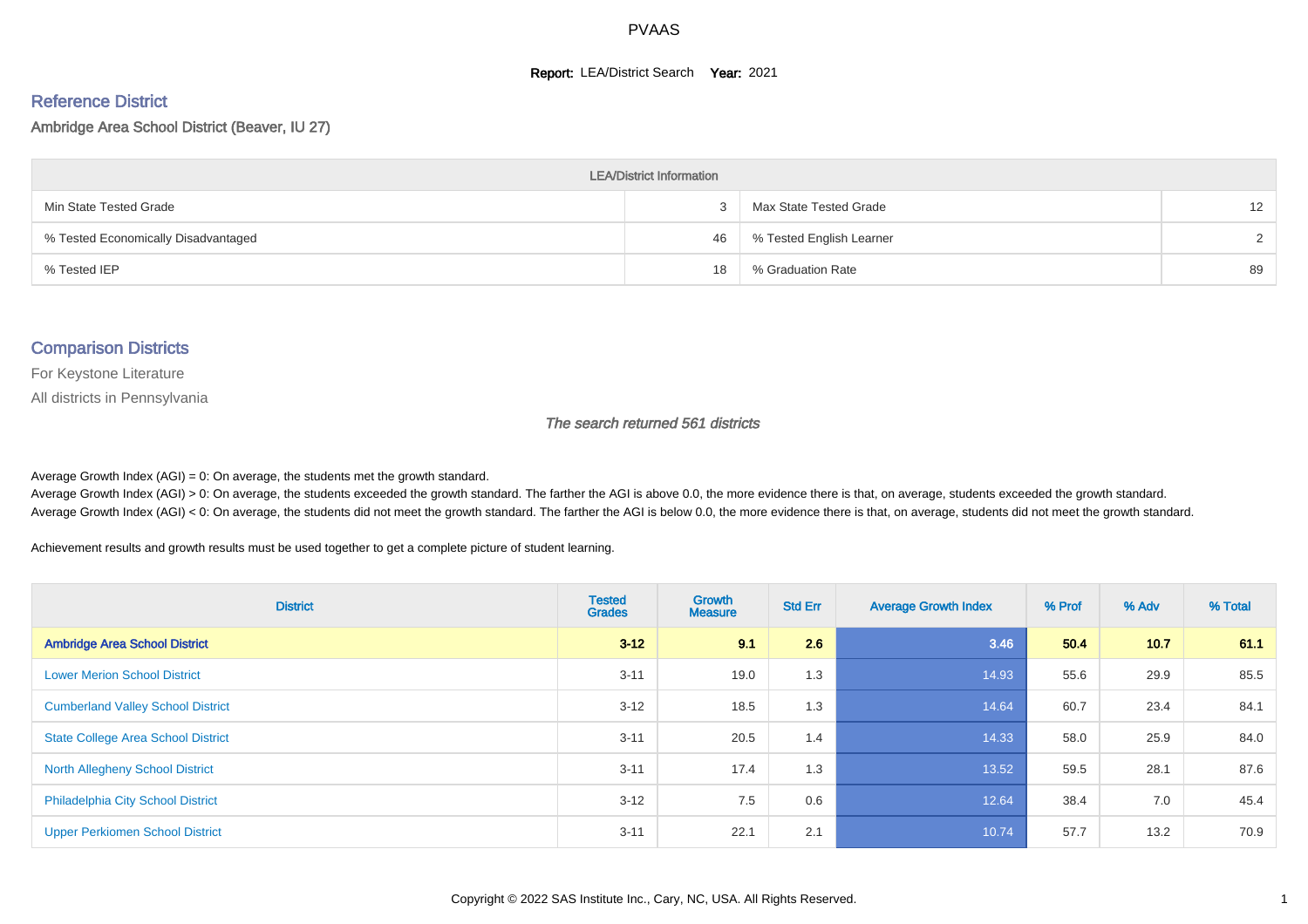| <b>District</b>                          | <b>Tested</b><br><b>Grades</b> | <b>Growth</b><br><b>Measure</b> | <b>Std Err</b> | <b>Average Growth Index</b> | % Prof | % Adv   | % Total |
|------------------------------------------|--------------------------------|---------------------------------|----------------|-----------------------------|--------|---------|---------|
| <b>Ambridge Area School District</b>     | $3 - 12$                       | 9.1                             | 2.6            | 3.46                        | 50.4   | 10.7    | 61.1    |
| Downingtown Area School District         | $3 - 11$                       | 12.1                            | 1.1            | 10.67                       | 60.0   | 23.5    | 83.6    |
| <b>Upper Saint Clair School District</b> | $3 - 11$                       | 18.5                            | 1.7            | 10.65                       | 61.8   | 30.1    | 91.9    |
| <b>West Chester Area School District</b> | $3 - 11$                       | 12.6                            | 1.2            | 10.38                       | 66.8   | 20.2    | 87.0    |
| <b>Norwin School District</b>            | $3 - 11$                       | 18.0                            | 1.7            | 10.37                       | 58.5   | 27.0    | 85.4    |
| <b>Dallastown Area School District</b>   | $3 - 11$                       | 13.5                            | 1.5            | 8.84                        | 56.0   | 17.9    | 73.8    |
| <b>Upper Dublin School District</b>      | $3 - 12$                       | 15.4                            | 1.8            | 8.53                        | 60.8   | 24.8    | 85.6    |
| <b>North Penn School District</b>        | $3 - 11$                       | 9.1                             | 1.1            | 8.36                        | 55.8   | 17.0    | 72.8    |
| <b>Souderton Area School District</b>    | $3 - 11$                       | 12.4                            | 1.5            | 8.28                        | 61.7   | 15.2    | 76.9    |
| <b>Colonial School District</b>          | $3 - 11$                       | 14.0                            | 1.7            | 8.21                        | 60.2   | 19.6    | 79.8    |
| <b>Bethlehem Area School District</b>    | $3 - 11$                       | 9.3                             | 1.1            | 8.15                        | 44.7   | 12.0    | 56.7    |
| <b>Springfield School District</b>       | $3 - 11$                       | 13.8                            | 1.7            | 7.99                        | 60.9   | 21.5    | 82.4    |
| <b>Great Valley School District</b>      | $3 - 11$                       | 15.0                            | 1.9            | 7.98                        | 50.0   | 35.0    | 85.0    |
| Northern York County School District     | $3 - 11$                       | 15.6                            | 2.0            | 7.98                        | 57.4   | 11.5    | 68.8    |
| <b>Pennsbury School District</b>         | $3 - 11$                       | 11.7                            | 1.5            | 7.90                        | 60.1   | 21.3    | 81.3    |
| <b>Tyrone Area School District</b>       | $3 - 12$                       | 19.7                            | 2.5            | 7.87                        | 60.4   | 16.7    | 77.1    |
| <b>Penn-Trafford School District</b>     | $3 - 11$                       | 13.4                            | 1.7            | 7.87                        | 62.3   | 21.9    | 84.2    |
| <b>Council Rock School District</b>      | $3 - 11$                       | 8.9                             | 1.2            | 7.65                        | 62.8   | 16.6    | 79.4    |
| <b>Upper Merion Area School District</b> | $3 - 11$                       | 15.3                            | 2.0            | 7.62                        | 59.3   | 19.3    | 78.6    |
| Pennsylvania Cyber Charter School        | $3 - 11$                       | 11.6                            | 1.5            | 7.54                        | 46.3   | $5.0\,$ | 51.3    |
| <b>Valley View School District</b>       | $3 - 11$                       | 18.1                            | 2.4            | 7.42                        | 53.7   | 14.7    | 68.4    |
| <b>Reading School District</b>           | $3 - 11$                       | 10.1                            | 1.4            | 7.25                        | 24.7   | 2.4     | 27.2    |
| <b>Central York School District</b>      | $3 - 12$                       | 12.3                            | 1.7            | 7.20                        | 55.5   | 11.5    | 67.0    |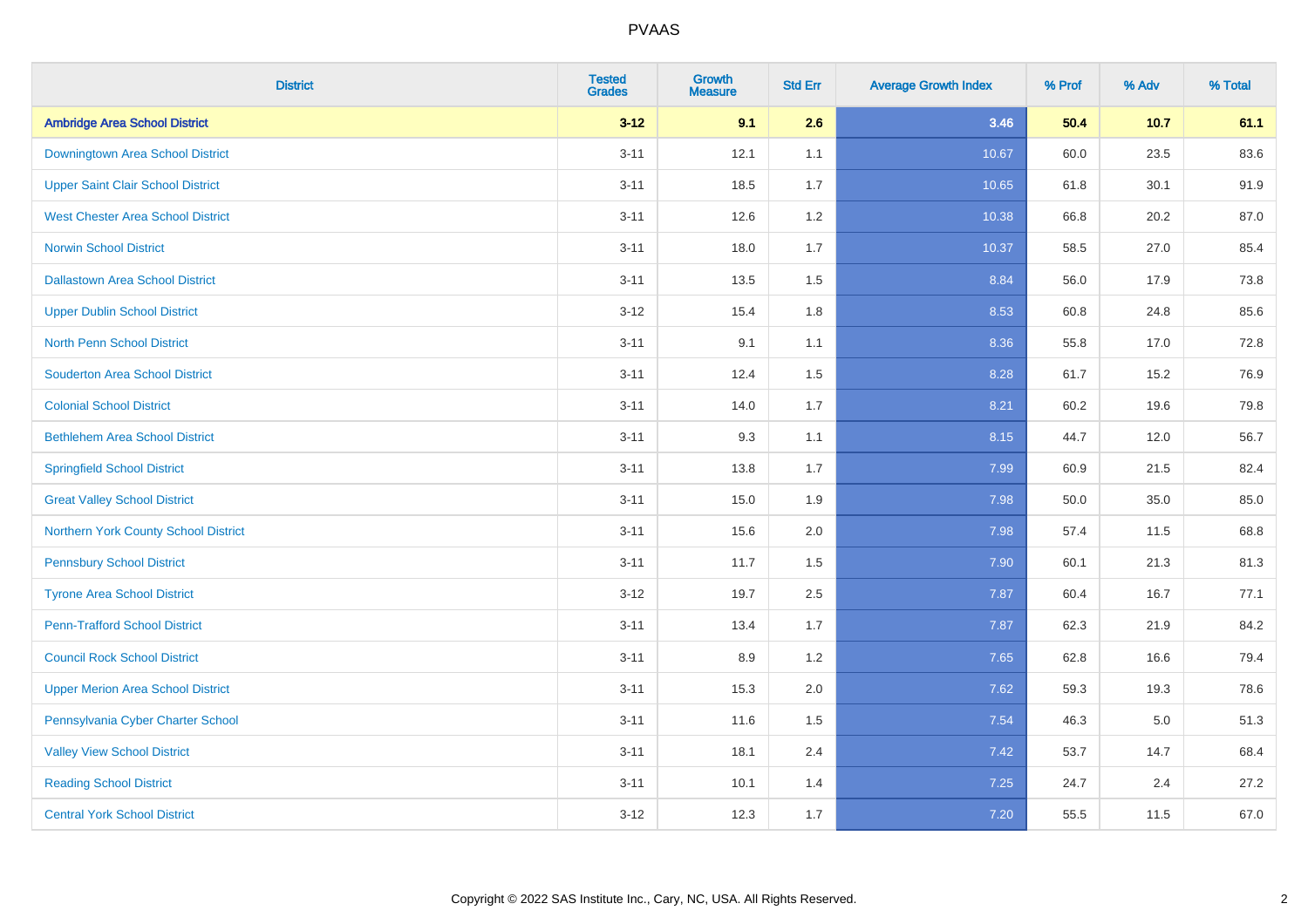| <b>District</b>                               | <b>Tested</b><br><b>Grades</b> | <b>Growth</b><br><b>Measure</b> | <b>Std Err</b> | <b>Average Growth Index</b> | % Prof | % Adv | % Total |
|-----------------------------------------------|--------------------------------|---------------------------------|----------------|-----------------------------|--------|-------|---------|
| <b>Ambridge Area School District</b>          | $3 - 12$                       | 9.1                             | 2.6            | 3.46                        | 50.4   | 10.7  | 61.1    |
| <b>Delaware Valley School District</b>        | $3 - 11$                       | 12.6                            | 1.8            | 6.93                        | 55.2   | 16.2  | 71.4    |
| <b>Southern York County School District</b>   | $3 - 11$                       | 14.2                            | 2.1            | 6.91                        | 55.1   | 18.1  | 73.1    |
| <b>Wissahickon School District</b>            | $3 - 10$                       | 12.5                            | 1.8            | 6.85                        | 58.3   | 22.4  | 80.7    |
| <b>Hazleton Area School District</b>          | $3 - 11$                       | 9.6                             | 1.4            | 6.77                        | 45.0   | 7.8   | 52.9    |
| <b>Garnet Valley School District</b>          | $3 - 10$                       | 10.9                            | 1.7            | 6.53                        | 67.1   | 19.0  | 86.1    |
| <b>Derry Township School District</b>         | $3 - 10$                       | 12.8                            | 2.0            | 6.39                        | 54.8   | 25.8  | 80.6    |
| <b>Deer Lakes School District</b>             | $3 - 11$                       | 17.0                            | 2.7            | 6.32                        | 61.5   | 16.4  | 77.9    |
| <b>Pine-Richland School District</b>          | $3 - 11$                       | 11.5                            | 1.8            | 6.31                        | 60.6   | 24.4  | 85.0    |
| <b>Abington Heights School District</b>       | $3 - 11$                       | 13.5                            | 2.2            | 6.27                        | 58.3   | 16.2  | 74.5    |
| <b>Avon Grove School District</b>             | $3 - 10$                       | 10.0                            | 1.6            | 6.26                        | 56.3   | 18.6  | 74.9    |
| <b>Ridley School District</b>                 | $3 - 12$                       | 10.0                            | 1.6            | 6.10                        | 45.6   | 8.2   | 53.8    |
| <b>Saucon Valley School District</b>          | $3 - 11$                       | 14.7                            | 2.5            | 5.98                        | 48.7   | 20.2  | 69.0    |
| <b>Wilson School District</b>                 | $3 - 12$                       | $8.8\,$                         | 1.5            | 5.96                        | 52.6   | 14.6  | 67.2    |
| <b>Mountain View School District</b>          | $3 - 11$                       | 20.9                            | 3.5            | 5.91                        | 57.8   | 20.3  | 78.1    |
| <b>Fleetwood Area School District</b>         | $3 - 10$                       | 12.2                            | 2.2            | 5.68                        | 53.5   | 11.6  | 65.2    |
| <b>Unionville-Chadds Ford School District</b> | $3 - 11$                       | 17.1                            | 3.1            | 5.51                        | 68.1   | 13.2  | 81.3    |
| <b>Mifflin County School District</b>         | $3 - 11$                       | 9.1                             | 1.7            | 5.49                        | 47.1   | 6.7   | 53.8    |
| Fox Chapel Area School District               | $3 - 11$                       | 9.8                             | 1.8            | 5.36                        | 56.6   | 28.6  | 85.2    |
| <b>Haverford Township School District</b>     | $3 - 11$                       | 8.0                             | 1.5            | 5.27                        | 53.0   | 25.5  | 78.6    |
| <b>Cocalico School District</b>               | $3 - 11$                       | 10.6                            | 2.0            | 5.18                        | 50.8   | 14.1  | 64.8    |
| <b>City CHS</b>                               | $10 - 11$                      | 13.6                            | 2.7            | 5.12                        | 45.8   | 3.0   | 48.8    |
| <b>Cornwall-Lebanon School District</b>       | $3 - 11$                       | 8.3                             | 1.6            | 5.08                        | 47.2   | 8.4   | 55.6    |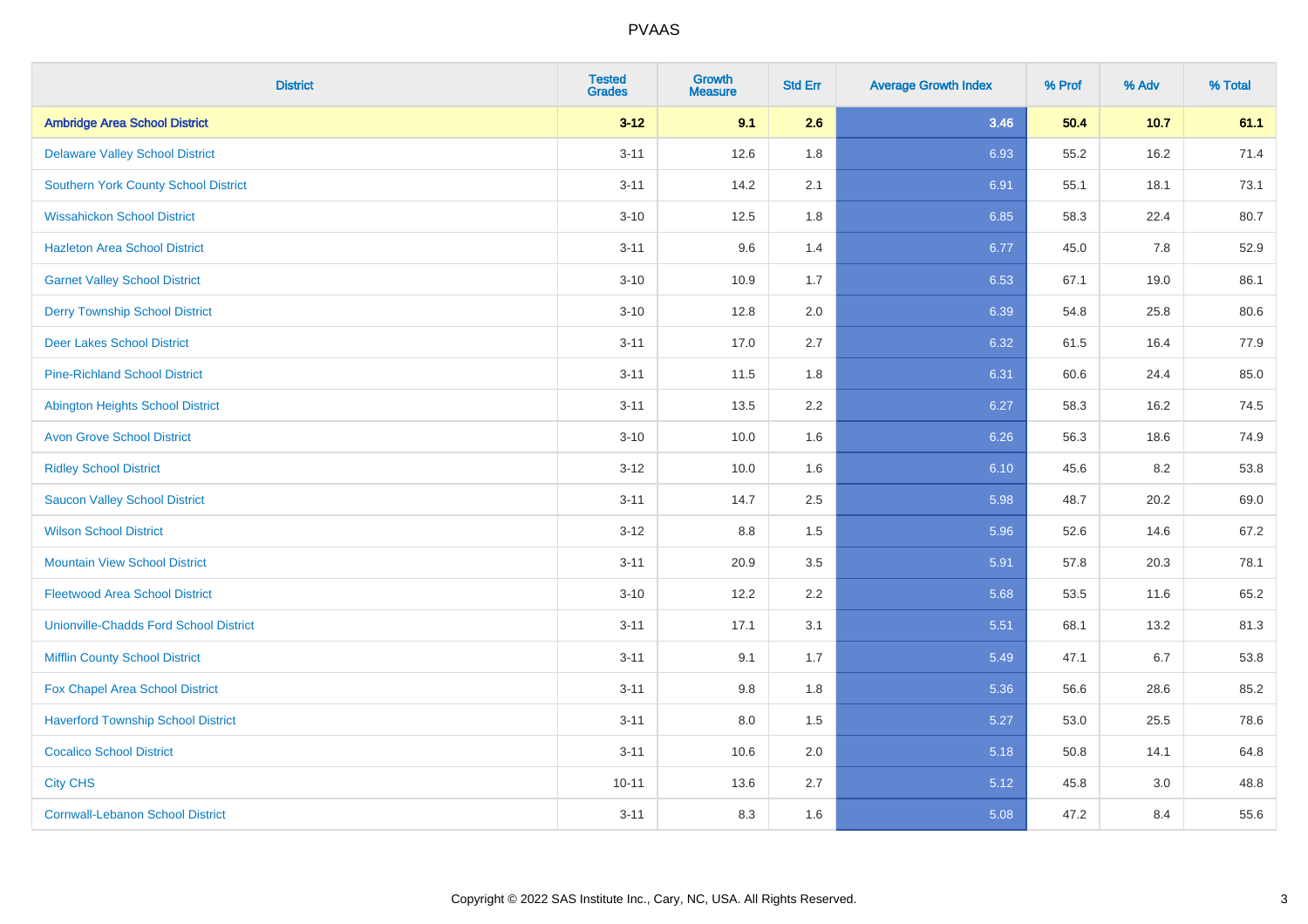| <b>District</b>                                    | <b>Tested</b><br><b>Grades</b> | <b>Growth</b><br><b>Measure</b> | <b>Std Err</b> | <b>Average Growth Index</b> | % Prof | % Adv | % Total |
|----------------------------------------------------|--------------------------------|---------------------------------|----------------|-----------------------------|--------|-------|---------|
| <b>Ambridge Area School District</b>               | $3 - 12$                       | 9.1                             | 2.6            | 3.46                        | 50.4   | 10.7  | 61.1    |
| <b>West Perry School District</b>                  | $3 - 11$                       | 12.5                            | 2.5            | 4.99                        | 56.6   | 8.4   | 65.0    |
| <b>York Suburban School District</b>               | $3 - 11$                       | 10.1                            | 2.1            | 4.91                        | 53.5   | 27.8  | 81.3    |
| <b>Commonwealth Charter Academy Charter School</b> | $3 - 10$                       | 9.1                             | 1.9            | 4.90                        | 47.2   | 9.1   | 56.3    |
| <b>Shippensburg Area School District</b>           | $3 - 11$                       | 9.3                             | 1.9            | 4.84                        | 53.1   | 10.2  | 63.3    |
| Penns Valley Area School District                  | $3 - 12$                       | 14.0                            | 2.9            | 4.80                        | 41.9   | 23.1  | 65.0    |
| <b>Fort Leboeuf School District</b>                | $3 - 11$                       | 11.7                            | 2.5            | 4.73                        | 48.5   | 21.1  | 69.6    |
| <b>Conestoga Valley School District</b>            | $3 - 11$                       | 8.7                             | 1.8            | 4.69                        | 60.3   | 13.5  | 73.8    |
| <b>Derry Area School District</b>                  | $3 - 11$                       | 13.2                            | 2.8            | 4.69                        | 60.0   | 12.5  | 72.5    |
| <b>Littlestown Area School District</b>            | $3 - 11$                       | 11.4                            | 2.5            | 4.62                        | 55.2   | 10.4  | 65.6    |
| <b>Upper Darby School District</b>                 | $3 - 12$                       | 6.9                             | 1.5            | 4.62                        | 45.0   | 6.7   | 51.7    |
| Pocono Mountain School District                    | $3 - 12$                       | 6.8                             | 1.5            | 4.62                        | 45.8   | 5.0   | 50.7    |
| Northern Bedford County School District            | $3 - 11$                       | 16.5                            | 3.6            | 4.58                        | 51.7   | 20.0  | 71.7    |
| <b>Spring-Ford Area School District</b>            | $3 - 11$                       | 6.0                             | 1.3            | 4.46                        | 60.8   | 16.5  | 77.4    |
| <b>Iroquois School District</b>                    | $3 - 11$                       | 13.1                            | 3.0            | 4.35                        | 48.2   | 7.8   | 56.0    |
| <b>Parkland School District</b>                    | $3 - 11$                       | 5.3                             | 1.2            | 4.30                        | 58.0   | 22.3  | 80.4    |
| <b>Centennial School District</b>                  | $3 - 10$                       | 7.1                             | 1.7            | 4.29                        | 50.1   | 8.7   | 58.9    |
| <b>Moon Area School District</b>                   | $3 - 11$                       | 8.2                             | 1.9            | 4.25                        | 58.7   | 18.5  | 77.2    |
| <b>Montoursville Area School District</b>          | $3 - 12$                       | 10.8                            | 2.5            | 4.24                        | 44.6   | 20.1  | 64.8    |
| <b>Greenwood School District</b>                   | $3 - 11$                       | 15.9                            | 3.9            | 4.11                        | 50.0   | 25.0  | 75.0    |
| <b>Greater Nanticoke Area School District</b>      | $3-12$                         | 11.2                            | 2.8            | 4.01                        | 38.0   | 12.4  | 50.4    |
| <b>William Penn School District</b>                | $3 - 12$                       | 8.3                             | 2.1            | 3.99                        | 35.6   | 3.0   | 38.7    |
| Lake-Lehman School District                        | $3 - 11$                       | 10.8                            | 2.7            | 3.93                        | 55.3   | 7.9   | 63.2    |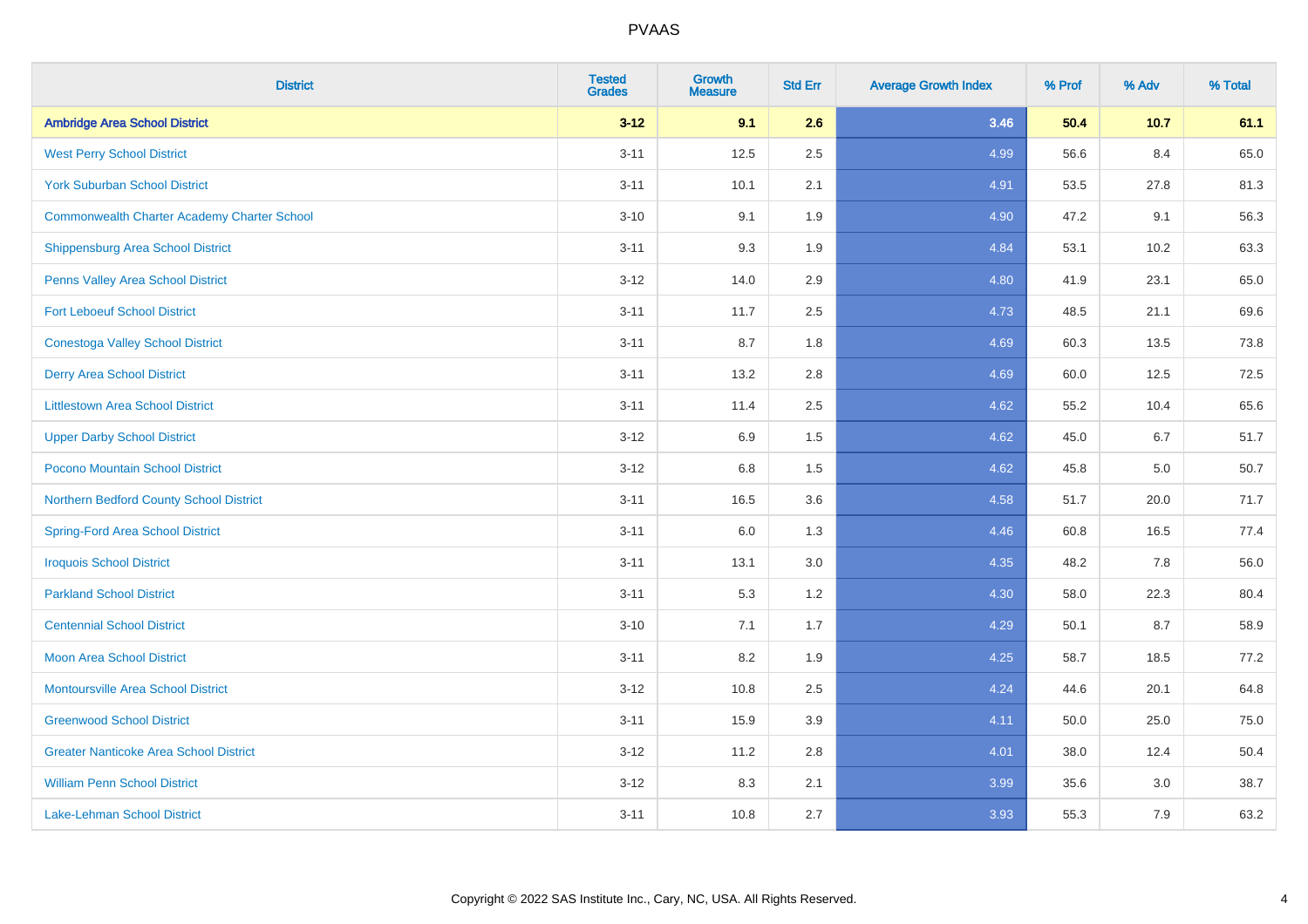| <b>District</b>                               | <b>Tested</b><br><b>Grades</b> | <b>Growth</b><br><b>Measure</b> | <b>Std Err</b> | <b>Average Growth Index</b> | % Prof | % Adv   | % Total |
|-----------------------------------------------|--------------------------------|---------------------------------|----------------|-----------------------------|--------|---------|---------|
| <b>Ambridge Area School District</b>          | $3 - 12$                       | 9.1                             | 2.6            | 3.46                        | 50.4   | 10.7    | 61.1    |
| <b>Freeport Area School District</b>          | $3 - 10$                       | 9.7                             | 2.5            | 3.91                        | 57.5   | 17.8    | 75.3    |
| <b>Allentown City School District</b>         | $3 - 12$                       | 5.3                             | 1.4            | 3.88                        | 25.3   | 2.7     | 28.0    |
| <b>Eastern Lebanon County School District</b> | $3 - 11$                       | 8.6                             | 2.2            | 3.84                        | 48.8   | 11.4    | 60.3    |
| <b>Octorara Area School District</b>          | $3 - 11$                       | 9.1                             | 2.4            | 3.82                        | 52.1   | 8.5     | 60.6    |
| <b>Midd-West School District</b>              | $3 - 11$                       | 10.3                            | 2.7            | 3.80                        | 58.0   | 13.4    | 71.4    |
| <b>Mckeesport Area School District</b>        | $3 - 12$                       | 9.0                             | 2.4            | 3.72                        | 31.0   | 4.5     | 35.5    |
| <b>Eastern York School District</b>           | $3 - 11$                       | 9.6                             | 2.6            | 3.71                        | 56.3   | 12.6    | 68.9    |
| <b>Hamburg Area School District</b>           | $3 - 11$                       | 8.9                             | 2.5            | 3.63                        | 43.5   | 8.2     | 51.7    |
| <b>West Shore School District</b>             | $3 - 12$                       | 5.0                             | 1.4            | 3.59                        | 54.2   | 9.4     | 63.6    |
| Selinsgrove Area School District              | $3 - 12$                       | 8.3                             | 2.3            | 3.54                        | 56.8   | 10.0    | 66.8    |
| Pen Argyl Area School District                | $3 - 12$                       | 9.2                             | 2.7            | 3.46                        | 50.0   | 12.6    | 62.6    |
| <b>Ambridge Area School District</b>          | $3 - 12$                       | 9.1                             | 2.6            | 3.46                        | 50.4   | 10.7    | 61.1    |
| <b>Whitehall-Coplay School District</b>       | $3 - 11$                       | 6.1                             | 1.8            | 3.45                        | 49.3   | 7.4     | 56.6    |
| <b>School Lane Charter School</b>             | $3 - 11$                       | 12.4                            | 3.6            | 3.43                        | 59.1   | $9.8\,$ | 68.9    |
| Pennsylvania Virtual Charter School           | $3 - 11$                       | 11.8                            | 3.5            | 3.37                        | 56.5   | 11.1    | 67.6    |
| Mastery Charter School - Hardy Williams       | $3 - 11$                       | 11.4                            | 3.4            | 3.33                        | 44.3   | 5.7     | 50.0    |
| <b>Central Dauphin School District</b>        | $3 - 11$                       | 4.4                             | 1.3            | 3.32                        | 53.3   | 7.4     | 60.7    |
| Mechanicsburg Area School District            | $3 - 11$                       | 5.9                             | 1.8            | 3.29                        | 57.2   | 13.7    | 70.9    |
| <b>East Penn School District</b>              | $3 - 11$                       | 4.1                             | 1.3            | 3.27                        | 55.8   | 11.5    | 67.3    |
| <b>Tech Freire Charter School</b>             | $9 - 11$                       | 9.3                             | 2.9            | 3.26                        | 18.0   | 1.1     | 19.1    |
| <b>Wayne Highlands School District</b>        | $3 - 11$                       | 7.8                             | 2.4            | 3.23                        | 52.3   | 13.1    | 65.4    |
| <b>Sayre Area School District</b>             | $3 - 11$                       | 11.2                            | 3.5            | 3.20                        | 52.2   | 7.5     | 59.7    |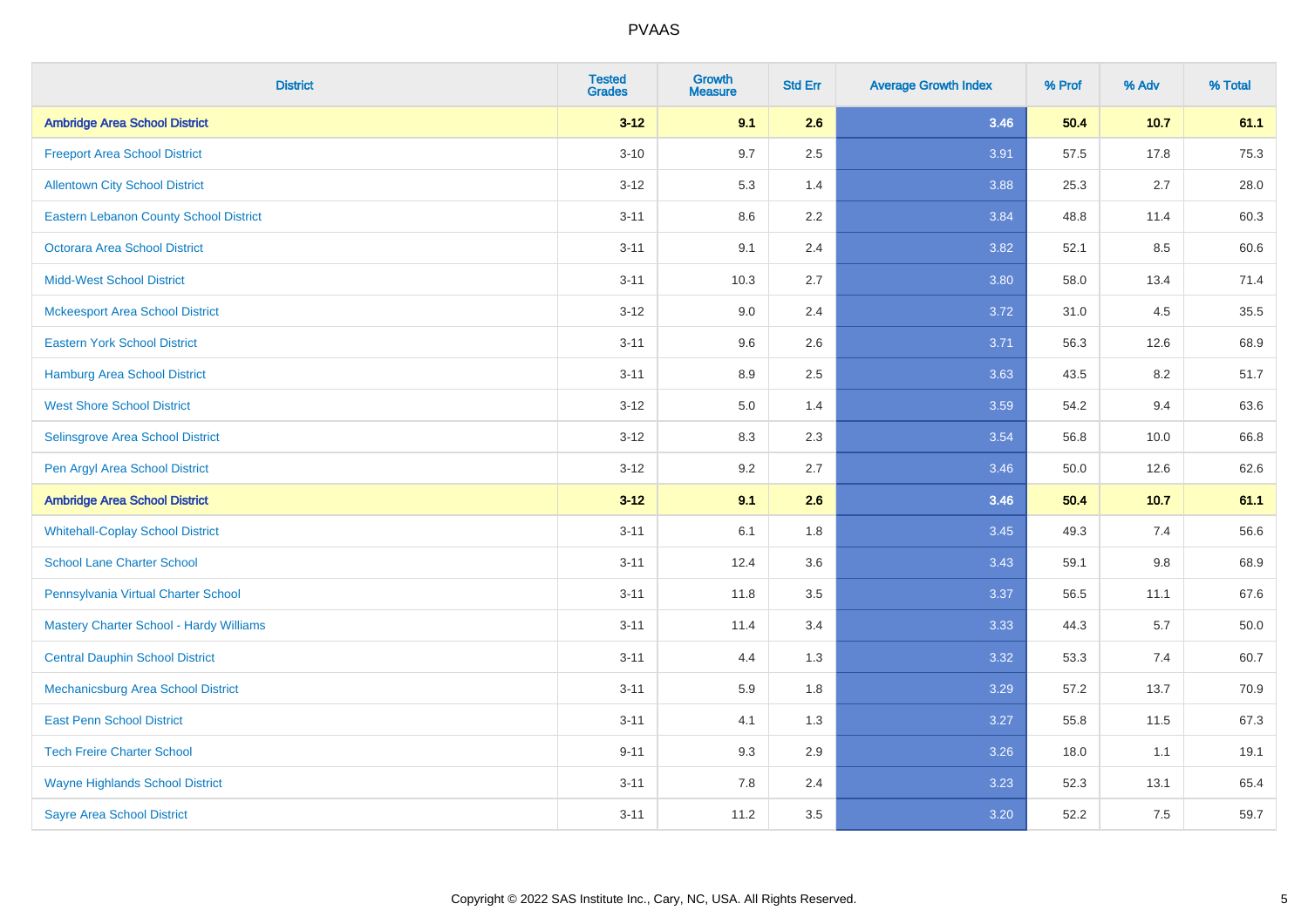| <b>District</b>                                | <b>Tested</b><br><b>Grades</b> | <b>Growth</b><br><b>Measure</b> | <b>Std Err</b> | <b>Average Growth Index</b> | % Prof | % Adv | % Total |
|------------------------------------------------|--------------------------------|---------------------------------|----------------|-----------------------------|--------|-------|---------|
| <b>Ambridge Area School District</b>           | $3 - 12$                       | 9.1                             | 2.6            | 3.46                        | 50.4   | 10.7  | 61.1    |
| <b>Jamestown Area School District</b>          | $3 - 11$                       | 13.5                            | 4.2            | 3.19                        | 64.4   | 13.3  | 77.8    |
| <b>Bethel Park School District</b>             | $3 - 11$                       | 5.6                             | 1.8            | 3.18                        | 65.3   | 18.6  | 83.9    |
| <b>Avon Grove Charter School</b>               | $3 - 11$                       | 9.0                             | 2.9            | 3.13                        | 58.8   | 16.7  | 75.5    |
| <b>Ephrata Area School District</b>            | $3 - 11$                       | 5.6                             | 1.8            | 3.12                        | 54.7   | 9.5   | 64.2    |
| <b>Connellsville Area School District</b>      | $3 - 11$                       | 6.1                             | 2.0            | 3.05                        | 45.4   | 7.8   | 53.2    |
| Northern Cambria School District               | $3 - 11$                       | 10.0                            | 3.3            | 3.04                        | 47.4   | 5.1   | 52.6    |
| <b>Saint Marys Area School District</b>        | $3 - 11$                       | 7.8                             | 2.6            | 3.04                        | 57.0   | 8.2   | 65.2    |
| <b>Cranberry Area School District</b>          | $3-12$                         | 9.2                             | 3.0            | 3.04                        | 47.5   | 10.2  | 57.6    |
| Northeastern York School District              | $3 - 11$                       | 5.9                             | 2.0            | 3.03                        | 51.1   | 16.6  | 67.6    |
| <b>Neshaminy School District</b>               | $3 - 11$                       | 4.0                             | 1.3            | 3.02                        | 58.7   | 9.5   | 68.2    |
| Palmyra Area School District                   | $3 - 11$                       | 5.6                             | 1.9            | 2.96                        | 56.4   | 15.6  | 72.0    |
| Montgomery Area School District                | $3 - 11$                       | 10.7                            | 3.6            | 2.96                        | 48.7   | 12.4  | 61.1    |
| <b>Dover Area School District</b>              | $3 - 12$                       | 6.0                             | 2.1            | 2.94                        | 52.2   | 6.0   | 58.2    |
| <b>Daniel Boone Area School District</b>       | $3-12$                         | 5.7                             | 2.0            | 2.88                        | 51.0   | 11.5  | 62.6    |
| <b>Stroudsburg Area School District</b>        | $3 - 11$                       | $5.5\,$                         | 1.9            | 2.88                        | 48.1   | 4.2   | 52.3    |
| Hollidaysburg Area School District             | $3 - 11$                       | 6.0                             | 2.1            | 2.88                        | 57.1   | 12.3  | 69.4    |
| <b>Hempfield Area School District</b>          | $3-12$                         | 4.6                             | 1.6            | 2.86                        | 53.5   | 20.1  | 73.6    |
| <b>Jenkintown School District</b>              | $3 - 11$                       | 12.5                            | 4.4            | 2.84                        | 54.6   | 29.6  | 84.1    |
| Lehigh Valley Charter High School For The Arts | $9 - 10$                       | 7.3                             | 2.6            | 2.82                        | 62.3   | 18.2  | 80.5    |
| <b>Peters Township School District</b>         | $3 - 11$                       | 5.0                             | 1.8            | 2.76                        | 59.8   | 26.1  | 85.9    |
| <b>Warwick School District</b>                 | $3 - 11$                       | 5.2                             | 1.9            | 2.76                        | 46.4   | 17.0  | 63.3    |
| <b>Mars Area School District</b>               | $3 - 10$                       | 5.7                             | 2.1            | 2.75                        | 57.9   | 18.2  | 76.1    |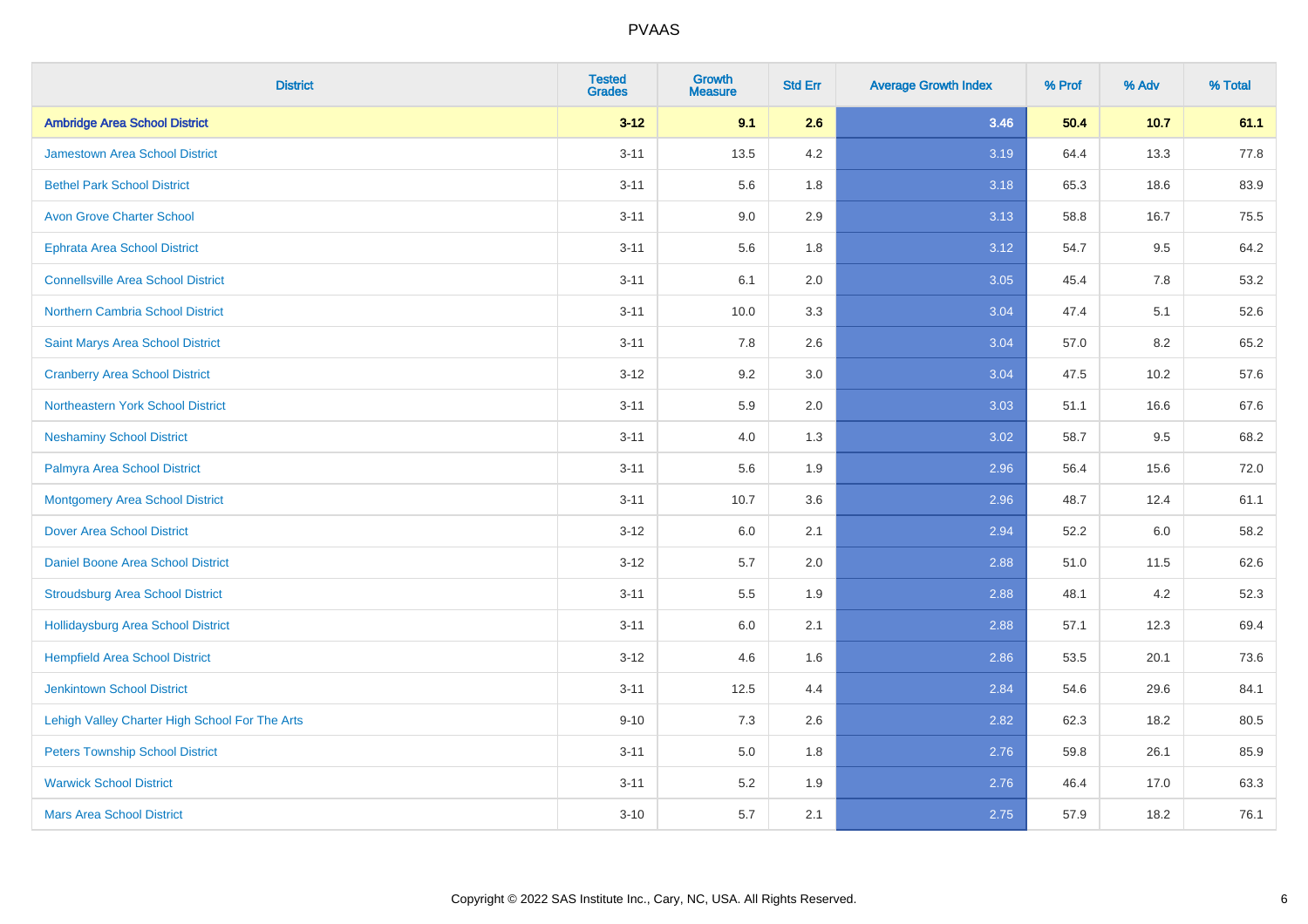| <b>District</b>                             | <b>Tested</b><br><b>Grades</b> | <b>Growth</b><br><b>Measure</b> | <b>Std Err</b> | <b>Average Growth Index</b> | % Prof | % Adv | % Total |
|---------------------------------------------|--------------------------------|---------------------------------|----------------|-----------------------------|--------|-------|---------|
| <b>Ambridge Area School District</b>        | $3 - 12$                       | 9.1                             | 2.6            | 3.46                        | 50.4   | 10.7  | 61.1    |
| <b>Homer-Center School District</b>         | $3 - 11$                       | 9.7                             | 3.6            | 2.70                        | 45.1   | 17.2  | 62.3    |
| Multicultural Academy Charter School        | $9 - 11$                       | 9.5                             | 3.5            | 2.69                        | 22.0   | 0.0   | 22.0    |
| <b>Wyalusing Area School District</b>       | $3-12$                         | 8.8                             | 3.3            | 2.68                        | 54.6   | 11.7  | 66.2    |
| <b>Spring Grove Area School District</b>    | $3 - 11$                       | 5.6                             | 2.1            | 2.68                        | 55.1   | 15.0  | 70.1    |
| <b>Kennett Consolidated School District</b> | $3 - 11$                       | 4.8                             | 1.8            | 2.61                        | 52.5   | 10.7  | 63.2    |
| New Hope-Solebury School District           | $3 - 11$                       | 7.5                             | 2.9            | 2.57                        | 68.2   | 22.7  | 90.9    |
| <b>Penncrest School District</b>            | $3 - 11$                       | 5.7                             | 2.2            | 2.57                        | 47.2   | 7.1   | 54.3    |
| Renaissance Academy Charter School          | $3 - 11$                       | 8.3                             | 3.3            | 2.54                        | 45.6   | 22.8  | 68.4    |
| Northampton Area School District            | $3 - 11$                       | 4.0                             | 1.6            | 2.51                        | 52.3   | 10.8  | 63.1    |
| <b>Clarion Area School District</b>         | $3 - 11$                       | 10.3                            | 4.1            | 2.51                        | 45.4   | 14.6  | 60.0    |
| 21st Century Cyber Charter School           | $6 - 12$                       | 5.7                             | 2.3            | 2.50                        | 56.7   | 8.3   | 65.0    |
| <b>Shenandoah Valley School District</b>    | $3 - 11$                       | 9.7                             | 3.9            | 2.49                        | 28.3   | 5.0   | 33.3    |
| <b>Wilmington Area School District</b>      | $3 - 11$                       | $7.5\,$                         | 3.0            | 2.48                        | 55.1   | 5.1   | 60.2    |
| <b>Bethlehem-Center School District</b>     | $3 - 10$                       | 8.1                             | 3.3            | 2.46                        | 35.1   | 1.4   | 36.5    |
| <b>Belmont Charter School</b>               | $3 - 10$                       | 16.0                            | 6.5            | 2.45                        | 64.3   | 0.0   | 64.3    |
| <b>Belle Vernon Area School District</b>    | $3 - 11$                       | 6.5                             | 2.6            | 2.44                        | 55.6   | 11.1  | 66.7    |
| <b>Wattsburg Area School District</b>       | $3 - 11$                       | 6.5                             | 2.7            | 2.43                        | 42.7   | 7.6   | 50.3    |
| People For People Charter School            | $3 - 12$                       | 13.3                            | 5.5            | 2.43                        | 13.5   | 0.0   | 13.5    |
| <b>New Foundations Charter School</b>       | $3 - 11$                       | 5.4                             | 2.2            | 2.41                        | 47.2   | 2.5   | 49.8    |
| <b>Hampton Township School District</b>     | $3 - 11$                       | 5.1                             | 2.2            | 2.35                        | 54.0   | 28.2  | 82.2    |
| <b>Franklin Area School District</b>        | $3 - 11$                       | 6.6                             | 2.8            | 2.34                        | 48.2   | 4.5   | 52.7    |
| <b>Governor Mifflin School District</b>     | $3 - 11$                       | 4.1                             | 1.8            | 2.33                        | 42.5   | 7.2   | 49.7    |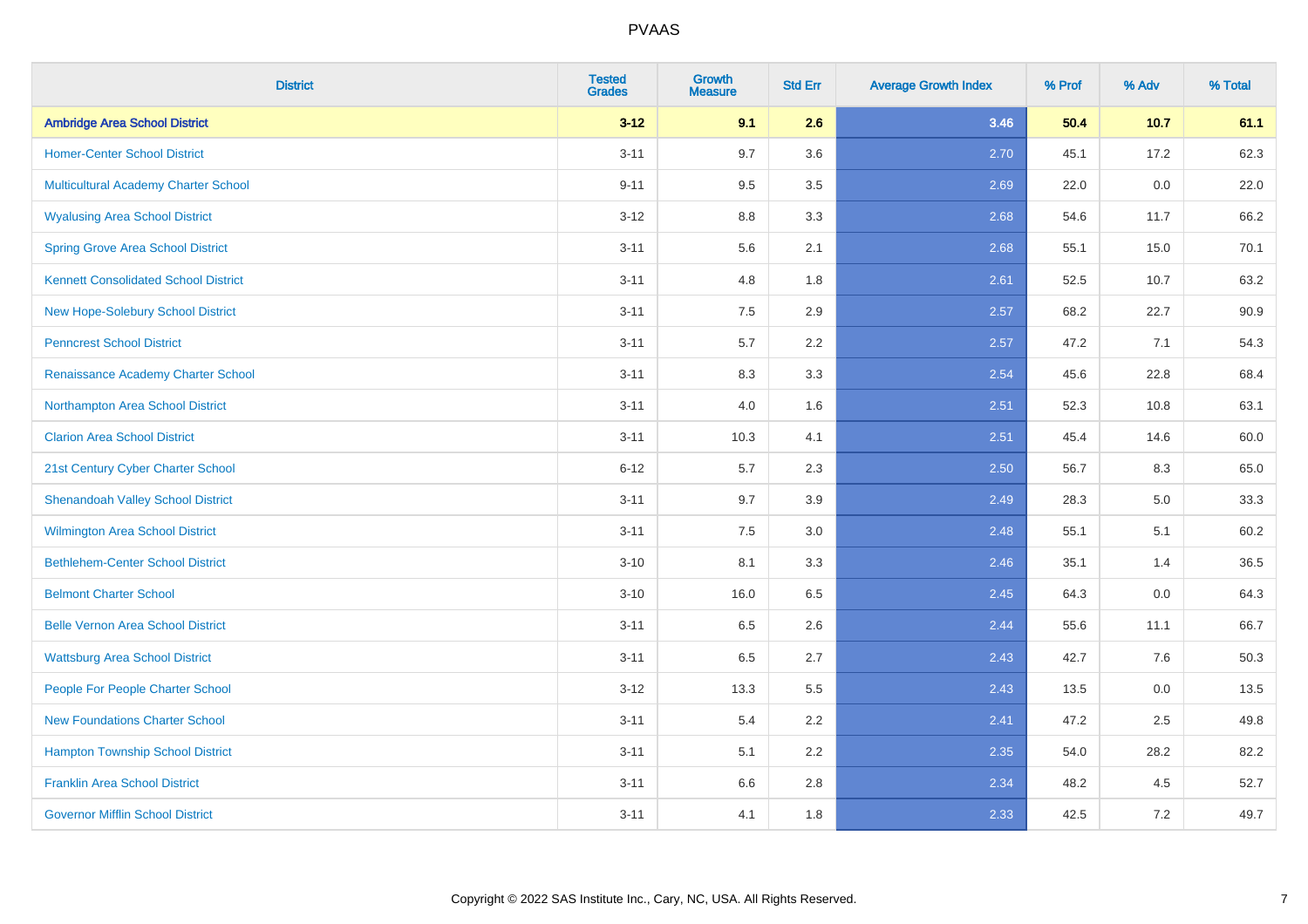| <b>District</b>                                        | <b>Tested</b><br><b>Grades</b> | <b>Growth</b><br><b>Measure</b> | <b>Std Err</b> | <b>Average Growth Index</b> | % Prof | % Adv | % Total |
|--------------------------------------------------------|--------------------------------|---------------------------------|----------------|-----------------------------|--------|-------|---------|
| <b>Ambridge Area School District</b>                   | $3 - 12$                       | 9.1                             | 2.6            | 3.46                        | 50.4   | 10.7  | 61.1    |
| <b>Collegium Charter School</b>                        | $3 - 10$                       | 5.9                             | 2.5            | 2.33                        | 38.1   | 7.9   | 46.0    |
| <b>Richland School District</b>                        | $3 - 11$                       | 6.7                             | 2.9            | 2.33                        | 62.2   | 19.2  | 81.4    |
| <b>Brookville Area School District</b>                 | $3 - 11$                       | 6.9                             | 3.0            | 2.30                        | 55.2   | 15.6  | 70.8    |
| <b>Wilson Area School District</b>                     | $3 - 11$                       | 6.0                             | 2.6            | 2.30                        | 48.7   | 8.5   | 57.2    |
| <b>Agora Cyber Charter School</b>                      | $3 - 11$                       | 5.8                             | 2.6            | 2.28                        | 42.8   | 6.6   | 49.4    |
| <b>Carbondale Area School District</b>                 | $3 - 10$                       | 7.4                             | 3.3            | 2.25                        | 56.6   | 2.6   | 59.2    |
| <b>Carlynton School District</b>                       | $3 - 11$                       | 7.3                             | 3.3            | 2.22                        | 41.0   | 10.5  | 51.6    |
| Lincoln Leadership Academy Charter School              | $3 - 12$                       | 14.2                            | 6.4            | 2.22                        | 23.5   | 0.0   | 23.5    |
| Pennsylvania Distance Learning Charter School          | $3 - 12$                       | 9.3                             | 4.2            | 2.22                        | 42.2   | 3.1   | 45.3    |
| <b>Allegheny Valley School District</b>                | $3 - 11$                       | 8.5                             | 3.9            | 2.17                        | 53.1   | 12.2  | 65.3    |
| Pennsylvania Leadership Charter School                 | $3 - 11$                       | 4.6                             | 2.2            | 2.13                        | 55.4   | 11.2  | 66.7    |
| Community Academy Of Philadelphia Charter School       | $3 - 11$                       | 5.8                             | 2.7            | 2.12                        | 26.7   | 0.9   | 27.6    |
| <b>Muhlenberg School District</b>                      | $3 - 10$                       | 4.0                             | 1.9            | 2.10                        | 34.2   | 2.6   | 36.8    |
| <b>Eastern Lancaster County School District</b>        | $3 - 12$                       | 4.5                             | 2.2            | 2.09                        | 46.3   | 11.4  | 57.6    |
| <b>Grove City Area School District</b>                 | $3 - 12$                       | 5.1                             | 2.4            | 2.09                        | 36.4   | 16.5  | 52.8    |
| <b>South Western School District</b>                   | $3 - 12$                       | 3.9                             | 1.9            | 2.08                        | 60.2   | 8.1   | 68.3    |
| <b>Keystone Oaks School District</b>                   | $3 - 11$                       | 5.5                             | 2.6            | 2.07                        | 53.2   | 12.1  | 65.4    |
| <b>Millcreek Township School District</b>              | $3 - 11$                       | 3.1                             | 1.5            | 2.06                        | 55.6   | 14.2  | 69.7    |
| <b>Coudersport Area School District</b>                | $3 - 11$                       | 7.7                             | 3.7            | 2.06                        | 55.7   | 8.2   | 63.9    |
| Dr Robert Ketterer Charter School Inc                  | $6 - 12$                       | 10.1                            | 5.0            | 2.04                        | 14.9   | 0.4   | 15.3    |
| <b>Chester Charter Scholars Academy Charter School</b> | $3 - 12$                       | 8.4                             | 4.1            | 2.03                        | 23.4   | 0.0   | 23.4    |
| <b>Blackhawk School District</b>                       | $3 - 11$                       | 4.7                             | 2.3            | 2.01                        | 55.8   | 8.8   | 64.6    |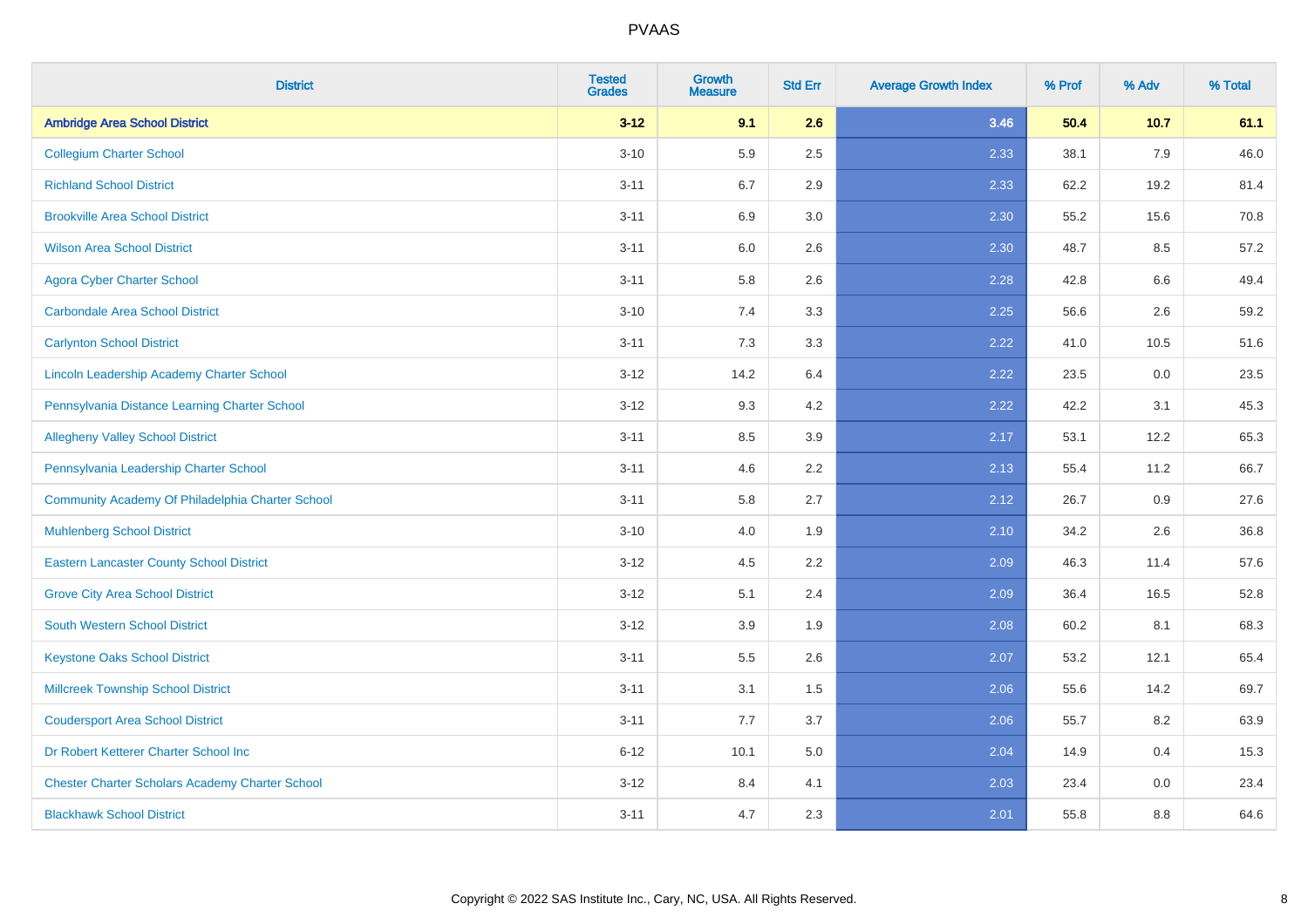| <b>District</b>                                 | <b>Tested</b><br><b>Grades</b> | <b>Growth</b><br><b>Measure</b> | <b>Std Err</b> | <b>Average Growth Index</b> | % Prof | % Adv   | % Total |
|-------------------------------------------------|--------------------------------|---------------------------------|----------------|-----------------------------|--------|---------|---------|
| <b>Ambridge Area School District</b>            | $3 - 12$                       | 9.1                             | 2.6            | 3.46                        | 50.4   | 10.7    | 61.1    |
| Altoona Area School District                    | $3 - 12$                       | 3.3                             | 1.6            | 1.99                        | 47.7   | $8.2\,$ | 55.9    |
| <b>Central Valley School District</b>           | $3 - 10$                       | 4.8                             | 2.4            | 1.98                        | 56.9   | $9.0\,$ | 65.9    |
| <b>West Allegheny School District</b>           | $3 - 12$                       | 4.0                             | 2.1            | 1.96                        | 63.1   | 15.7    | 78.8    |
| <b>Pottsville Area School District</b>          | $3 - 12$                       | 4.4                             | 2.3            | 1.94                        | 44.8   | 5.4     | 50.2    |
| <b>Beaver Area School District</b>              | $3 - 10$                       | 4.7                             | 2.4            | 1.94                        | 57.4   | 16.8    | 74.2    |
| <b>Western Wayne School District</b>            | $3 - 11$                       | 5.6                             | 2.9            | 1.93                        | 41.3   | 17.4    | 58.7    |
| <b>Steel Valley School District</b>             | $3 - 11$                       | 6.5                             | 3.4            | 1.89                        | 50.7   | 5.6     | 56.3    |
| <b>Sharon City School District</b>              | $3 - 11$                       | 4.9                             | 2.6            | 1.87                        | 48.2   | 5.3     | 53.4    |
| <b>Uniontown Area School District</b>           | $3 - 11$                       | 6.0                             | 3.2            | 1.87                        | 62.4   | 5.9     | 68.2    |
| <b>Blacklick Valley School District</b>         | $3 - 11$                       | 8.0                             | 4.3            | 1.85                        | 34.1   | 0.0     | 34.1    |
| <b>Monessen City School District</b>            | $3 - 10$                       | 8.3                             | 4.5            | 1.85                        | 42.9   | 2.9     | 45.7    |
| <b>Hanover Public School District</b>           | $3 - 11$                       | 5.2                             | 2.8            | 1.83                        | 52.2   | 14.4    | 66.7    |
| <b>Laurel Highlands School District</b>         | $3 - 11$                       | 4.3                             | 2.4            | 1.81                        | 44.9   | 9.6     | 54.5    |
| <b>Sto-Rox School District</b>                  | $3 - 10$                       | 6.6                             | 3.7            | 1.80                        | 13.4   | 0.0     | 13.4    |
| <b>York Academy Regional Charter School</b>     | $3 - 11$                       | 9.0                             | 5.0            | 1.79                        | 55.2   | $0.0\,$ | 55.2    |
| <b>Salisbury Township School District</b>       | $3 - 11$                       | 6.3                             | 3.6            | 1.77                        | 46.2   | 6.6     | 52.8    |
| <b>Bentworth School District</b>                | $3 - 11$                       | 5.7                             | 3.2            | 1.75                        | 44.2   | 19.5    | 63.6    |
| <b>Northgate School District</b>                | $3 - 11$                       | 6.3                             | 3.6            | 1.73                        | 53.3   | 16.7    | 70.0    |
| <b>Reach Cyber Charter School</b>               | $3 - 11$                       | 8.1                             | 4.7            | 1.72                        | 42.4   | 4.6     | 47.0    |
| <b>Oswayo Valley School District</b>            | $3 - 12$                       | 8.5                             | 5.0            | 1.68                        | 50.0   | 16.7    | 66.7    |
| <b>Central Bucks School District</b>            | $3 - 11$                       | 1.6                             | 0.9            | 1.66                        | 63.0   | 16.8    | 79.8    |
| <b>Allegheny-Clarion Valley School District</b> | $3 - 10$                       | 7.8                             | 4.7            | 1.65                        | 53.3   | 3.3     | 56.7    |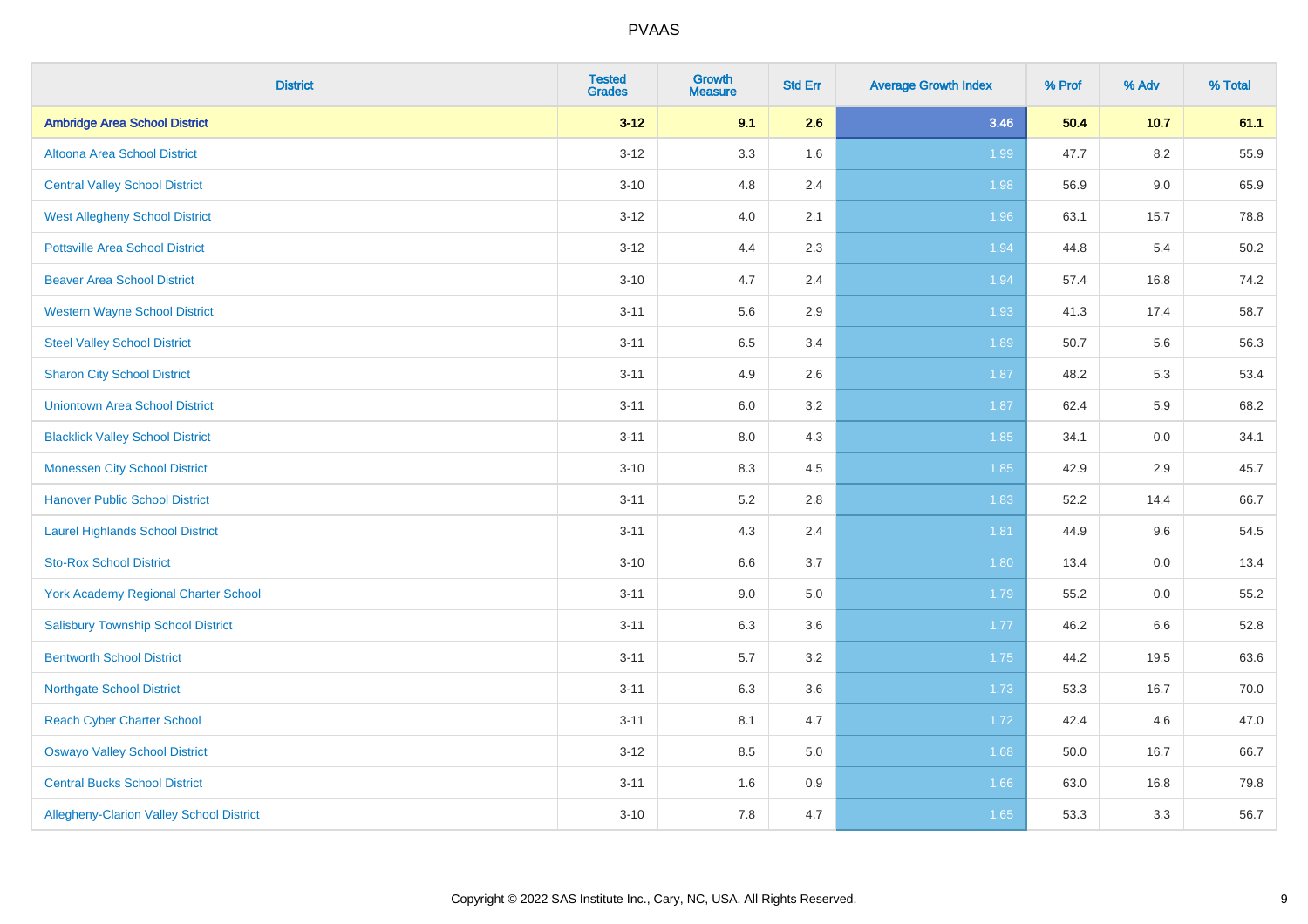| <b>District</b>                                    | <b>Tested</b><br><b>Grades</b> | <b>Growth</b><br><b>Measure</b> | <b>Std Err</b> | <b>Average Growth Index</b> | % Prof | % Adv | % Total |
|----------------------------------------------------|--------------------------------|---------------------------------|----------------|-----------------------------|--------|-------|---------|
| <b>Ambridge Area School District</b>               | $3 - 12$                       | 9.1                             | 2.6            | 3.46                        | 50.4   | 10.7  | 61.1    |
| <b>Conrad Weiser Area School District</b>          | $3 - 11$                       | 3.6                             | 2.2            | 1.63                        | 52.1   | 2.1   | 54.2    |
| Millersburg Area School District                   | $3 - 11$                       | $6.2\,$                         | 3.8            | 1.63                        | 51.8   | 7.4   | 59.3    |
| Esperanza Academy Charter School                   | $4 - 11$                       | 4.0                             | 2.5            | 1.61                        | 32.4   | 0.7   | 33.1    |
| <b>Hermitage School District</b>                   | $3 - 12$                       | 3.8                             | 2.4            | 1.60                        | 57.5   | 9.3   | 66.8    |
| <b>Pleasant Valley School District</b>             | $3 - 11$                       | 3.1                             | 2.0            | 1.57                        | 57.2   | 5.5   | 62.8    |
| <b>South Butler County School District</b>         | $3 - 10$                       | 3.9                             | 2.5            | 1.54                        | 53.1   | 16.6  | 69.7    |
| <b>Armstrong School District</b>                   | $3 - 11$                       | 2.6                             | 1.7            | 1.53                        | 51.5   | 6.1   | 57.6    |
| <b>Warrior Run School District</b>                 | $3 - 11$                       | 4.6                             | 3.0            | 1.51                        | 40.9   | 8.1   | 49.0    |
| <b>Burrell School District</b>                     | $3 - 11$                       | 4.5                             | 3.1            | 1.48                        | 58.5   | 13.8  | 72.3    |
| <b>Everett Area School District</b>                | $3 - 11$                       | 5.0                             | 3.4            | 1.47                        | 60.5   | 1.3   | 61.8    |
| <b>New Brighton Area School District</b>           | $3 - 11$                       | 4.6                             | 3.1            | 1.47                        | 60.9   | 5.8   | 66.7    |
| <b>Loyalsock Township School District</b>          | $3 - 12$                       | 4.2                             | 2.8            | 1.47                        | 54.3   | 2.1   | 56.4    |
| <b>Punxsutawney Area School District</b>           | $3 - 11$                       | 4.2                             | 2.9            | 1.45                        | 55.0   | 5.5   | 60.6    |
| <b>Towanda Area School District</b>                | $3 - 11$                       | 4.0                             | 2.8            | 1.44                        | 39.4   | 6.6   | 46.0    |
| <b>Methacton School District</b>                   | $3 - 11$                       | 2.5                             | 1.7            | 1.43                        | 62.5   | 16.4  | 79.0    |
| <b>Lincoln Park Performing Arts Charter School</b> | $7 - 11$                       | 3.6                             | 2.5            | 1.42                        | 59.6   | 14.7  | 74.3    |
| <b>KIPP Dubois Charter School</b>                  | $9 - 10$                       | 4.7                             | 3.3            | 1.40                        | 31.0   | 1.4   | 32.4    |
| Capital Area School for the Arts Charter School    | $9 - 11$                       | 5.8                             | 4.1            | 1.39                        | 59.3   | 18.6  | 78.0    |
| <b>West York Area School District</b>              | $3 - 12$                       | 3.2                             | 2.3            | 1.38                        | 53.8   | 4.4   | 58.2    |
| <b>MaST Community Charter School II</b>            | $3 - 10$                       | 4.4                             | 3.2            | 1.37                        | 28.4   | 3.4   | 31.8    |
| <b>Pottsgrove School District</b>                  | $3 - 11$                       | 2.8                             | 2.0            | 1.35                        | 44.0   | 10.0  | 53.9    |
| Mastery Charter School - Shoemaker Campus          | $7 - 10$                       | 4.1                             | 3.0            | 1.34                        | 20.9   | 3.3   | 24.2    |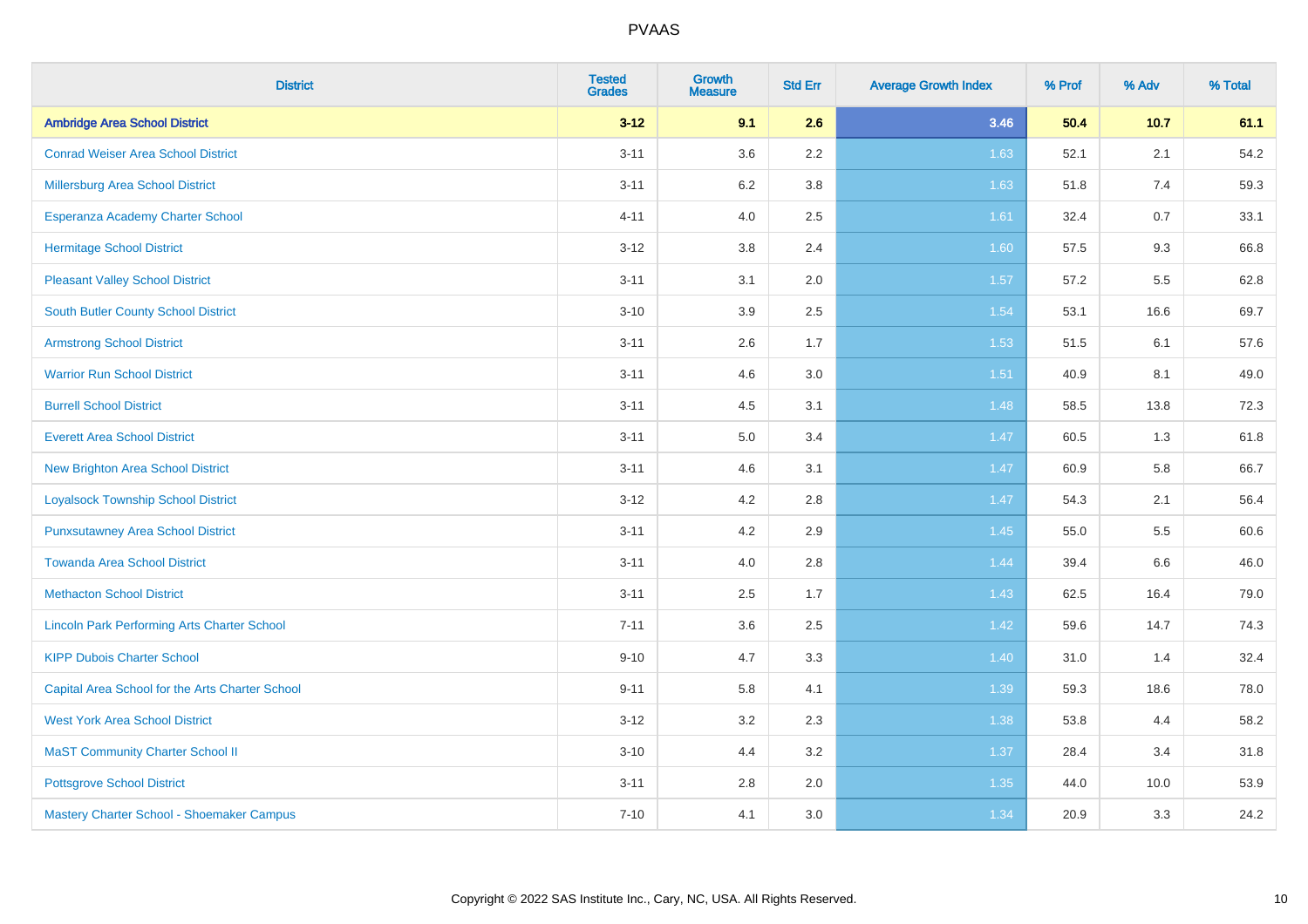| <b>District</b>                               | <b>Tested</b><br><b>Grades</b> | <b>Growth</b><br><b>Measure</b> | <b>Std Err</b> | <b>Average Growth Index</b> | % Prof | % Adv | % Total |
|-----------------------------------------------|--------------------------------|---------------------------------|----------------|-----------------------------|--------|-------|---------|
| <b>Ambridge Area School District</b>          | $3 - 12$                       | 9.1                             | 2.6            | 3.46                        | 50.4   | 10.7  | 61.1    |
| <b>Ligonier Valley School District</b>        | $3 - 11$                       | 4.2                             | 3.1            | 1.34                        | 59.1   | 10.3  | 69.5    |
| <b>Spring Cove School District</b>            | $3 - 11$                       | 3.4                             | 2.5            | 1.33                        | 47.8   | 12.7  | 60.4    |
| <b>Fairview School District</b>               | $3 - 11$                       | 3.4                             | 2.6            | 1.32                        | 57.2   | 17.6  | 74.8    |
| <b>Donegal School District</b>                | $3 - 12$                       | 3.1                             | 2.4            | 1.29                        | 60.6   | 9.1   | 69.7    |
| <b>Line Mountain School District</b>          | $3 - 11$                       | 4.1                             | 3.2            | 1.27                        | 52.9   | 9.2   | 62.1    |
| <b>Woodland Hills School District</b>         | $3 - 12$                       | 3.2                             | 2.6            | 1.22                        | 31.4   | 3.6   | 35.0    |
| <b>Halifax Area School District</b>           | $3 - 11$                       | 4.7                             | 3.9            | 1.22                        | 61.5   | 9.6   | 71.2    |
| <b>Port Allegany School District</b>          | $3 - 11$                       | 4.4                             | 3.6            | 1.21                        | 28.1   | 9.4   | 37.5    |
| <b>Shanksville-Stonycreek School District</b> | $3 - 10$                       | 7.0                             | 5.9            | 1.20                        | 64.7   | 17.6  | 82.4    |
| <b>Central Cambria School District</b>        | $3 - 11$                       | 3.0                             | 2.5            | 1.17                        | 56.2   | 9.7   | 66.0    |
| Esperanza Cyber Charter School                | $3 - 11$                       | 7.1                             | 6.1            | 1.16                        | 9.1    | 0.0   | 9.1     |
| <b>Tidioute Community Charter School</b>      | $3 - 11$                       | $5.7\,$                         | 5.1            | 1.11                        | 34.4   | 21.9  | 56.2    |
| Morrisville Borough School District           | $3 - 11$                       | 4.8                             | 4.3            | 1.10                        | 30.2   | 2.3   | 32.6    |
| <b>Leechburg Area School District</b>         | $3 - 11$                       | 4.4                             | 4.0            | 1.09                        | 47.8   | 19.6  | 67.4    |
| Meyersdale Area School District               | $3 - 11$                       | 4.2                             | 4.0            | 1.07                        | 43.1   | 6.9   | 50.0    |
| <b>General Mclane School District</b>         | $3 - 11$                       | 3.1                             | 2.9            | 1.07                        | 62.3   | 4.9   | 67.2    |
| <b>Williamsport Area School District</b>      | $3 - 11$                       | 1.9                             | 1.8            | 1.04                        | 44.1   | 12.8  | 56.9    |
| <b>Franklin Regional School District</b>      | $3 - 11$                       | 2.0                             | 1.9            | 1.02                        | 66.7   | 15.5  | 82.1    |
| <b>Manheim Central School District</b>        | $3 - 11$                       | 2.1                             | 2.1            | $1.01$                      | 53.2   | 11.6  | 64.8    |
| <b>Tunkhannock Area School District</b>       | $3 - 11$                       | 2.3                             | 2.2            | 1.01                        | 44.9   | 9.6   | 54.6    |
| Mastery Charter School - Pickett Campus       | $6 - 10$                       | 5.6                             | 5.7            | 1.00                        | 27.8   | 0.0   | 27.8    |
| Lehigh Career & Technical Institute           | $10 - 12$                      | 5.6                             | 5.6            | 0.99                        | 78.3   | 0.0   | 78.3    |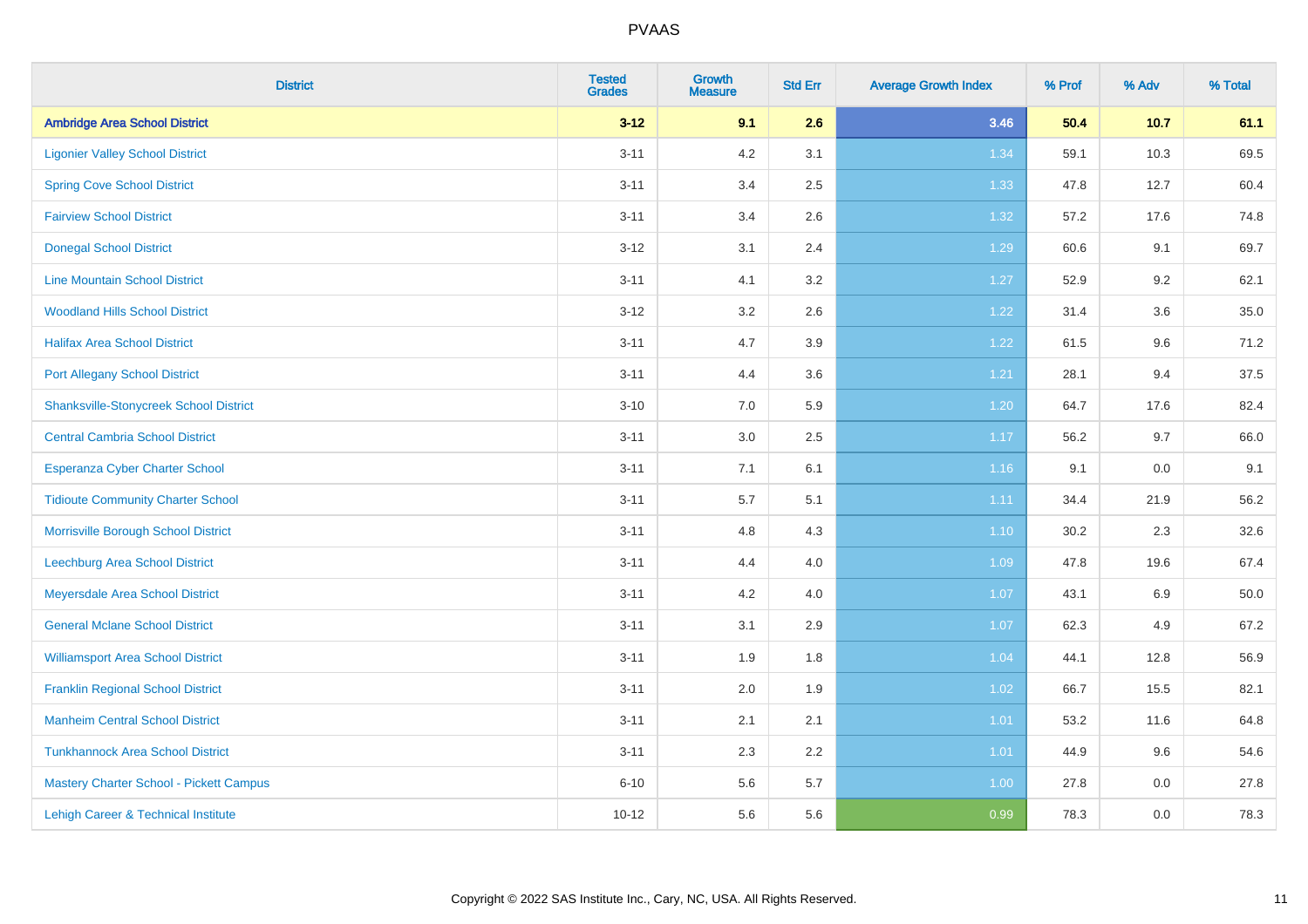| <b>District</b>                              | <b>Tested</b><br><b>Grades</b> | <b>Growth</b><br><b>Measure</b> | <b>Std Err</b> | <b>Average Growth Index</b> | % Prof | % Adv   | % Total |
|----------------------------------------------|--------------------------------|---------------------------------|----------------|-----------------------------|--------|---------|---------|
| <b>Ambridge Area School District</b>         | $3 - 12$                       | 9.1                             | 2.6            | 3.46                        | 50.4   | 10.7    | 61.1    |
| <b>Bensalem Township School District</b>     | $3 - 11$                       | 1.6                             | 1.6            | 0.98                        | 38.8   | $8.3\,$ | 47.1    |
| <b>Hopewell Area School District</b>         | $3 - 11$                       | 2.6                             | 2.7            | 0.97                        | 58.4   | 4.0     | 62.4    |
| <b>Berlin Brothersvalley School District</b> | $3 - 11$                       | 4.0                             | 4.2            | 0.96                        | 48.8   | 14.0    | 62.8    |
| <b>Clairton City School District</b>         | $3 - 11$                       | 3.5                             | 3.7            | 0.95                        | 13.4   | 0.0     | 13.4    |
| Lower Moreland Township School District      | $3 - 11$                       | 2.0                             | 2.2            | 0.95                        | 62.8   | 17.0    | 79.8    |
| <b>Baldwin-Whitehall School District</b>     | $3 - 11$                       | 1.8                             | 1.9            | 0.94                        | 58.6   | 8.6     | 67.1    |
| <b>Keystone School District</b>              | $3 - 11$                       | 3.1                             | 3.3            | 0.94                        | 50.6   | 6.5     | 57.1    |
| <b>Bedford Area School District</b>          | $3 - 11$                       | 2.5                             | 2.6            | 0.93                        | 48.5   | 10.0    | 58.5    |
| Northwestern Lehigh School District          | $3 - 11$                       | 2.2                             | 2.3            | 0.93                        | 53.3   | 9.7     | 63.0    |
| West Jefferson Hills School District         | $3 - 11$                       | 1.8                             | 2.1            | 0.88                        | 55.7   | 20.8    | 76.4    |
| South Fayette Township School District       | $3 - 11$                       | 1.7                             | 2.0            | 0.88                        | 61.0   | 26.5    | 87.6    |
| <b>North Clarion County School District</b>  | $3-12$                         | 3.7                             | 4.3            | 0.85                        | 67.5   | 15.0    | 82.5    |
| <b>Marple Newtown School District</b>        | $3 - 11$                       | 2.0                             | 2.4            | 0.81                        | 57.6   | 12.8    | 70.4    |
| <b>Mcguffey School District</b>              | $3 - 11$                       | 2.1                             | 2.6            | 0.81                        | 57.7   | 3.1     | 60.8    |
| Camp Hill School District                    | $3-12$                         | 2.3                             | 3.0            | 0.78                        | 53.6   | 17.5    | 71.1    |
| Urban Pathways 6-12 Charter School           | $6 - 11$                       | 4.8                             | 6.4            | 0.75                        | 28.6   | 0.0     | 28.6    |
| Southeastern Greene School District          | $3 - 10$                       | 3.3                             | 4.6            | 0.72                        | 57.6   | 6.1     | 63.6    |
| <b>Harmony Area School District</b>          | $3 - 10$                       | 4.5                             | 6.3            | 0.72                        | 33.3   | 13.3    | 46.7    |
| <b>Athens Area School District</b>           | $3 - 11$                       | 1.6                             | 2.5            | 0.64                        | 46.9   | 7.6     | 54.5    |
| <b>United School District</b>                | $3 - 11$                       | 2.1                             | 3.4            | 0.63                        | 60.3   | 6.6     | 66.9    |
| <b>Laurel School District</b>                | $3 - 11$                       | 1.8                             | 3.1            | 0.59                        | 70.1   | 2.3     | 72.4    |
| <b>Commodore Perry School District</b>       | $3 - 11$                       | 3.2                             | 5.5            | 0.58                        | 58.3   | 0.0     | 58.3    |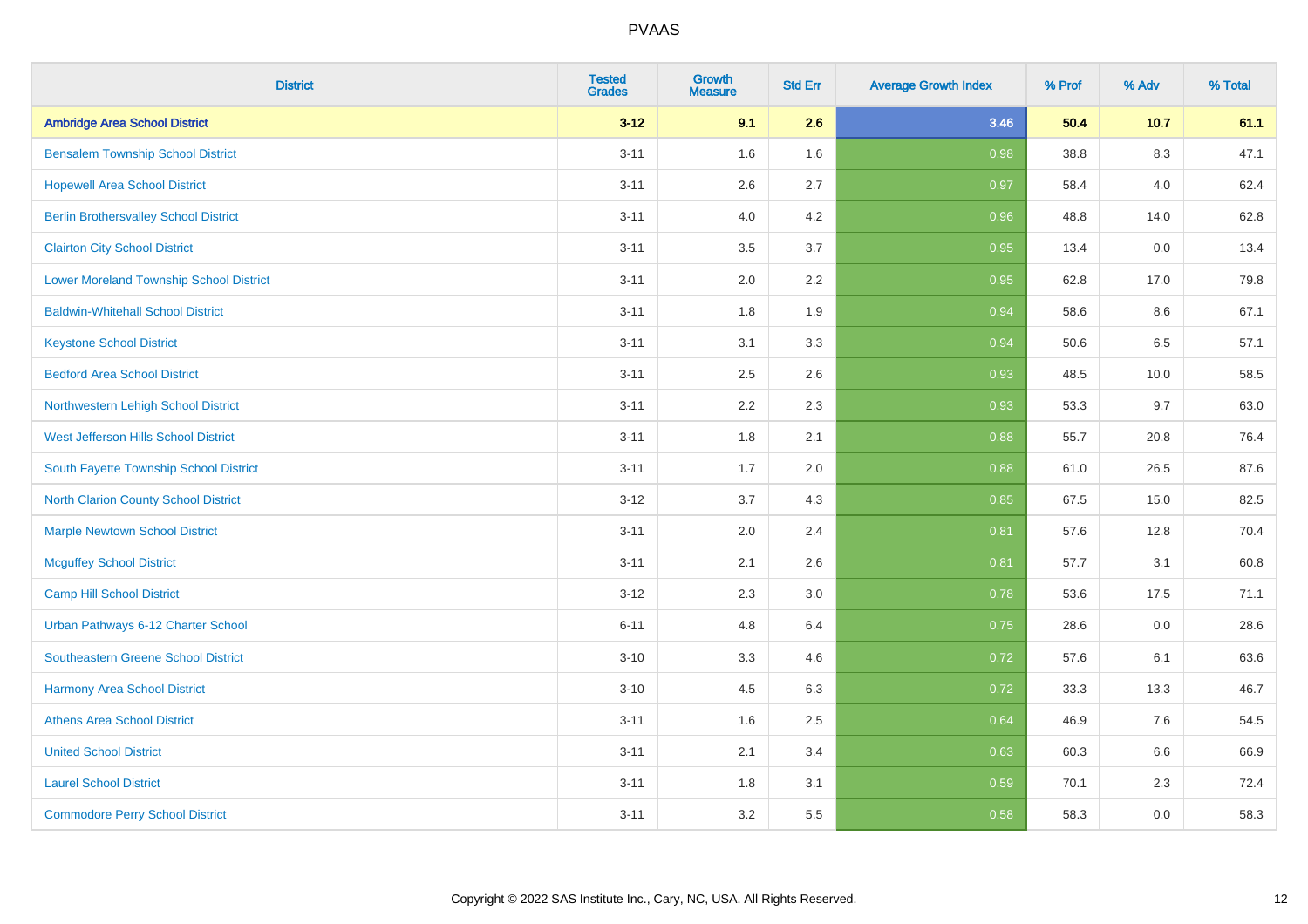| <b>District</b>                               | <b>Tested</b><br><b>Grades</b> | <b>Growth</b><br><b>Measure</b> | <b>Std Err</b> | <b>Average Growth Index</b> | % Prof | % Adv | % Total |
|-----------------------------------------------|--------------------------------|---------------------------------|----------------|-----------------------------|--------|-------|---------|
| <b>Ambridge Area School District</b>          | $3 - 12$                       | 9.1                             | 2.6            | 3.46                        | 50.4   | 10.7  | 61.1    |
| <b>Forbes Road School District</b>            | $3 - 11$                       | 2.8                             | 5.1            | 0.56                        | 41.4   | 10.3  | 51.7    |
| <b>Schuylkill Valley School District</b>      | $3 - 11$                       | 1.4                             | 2.5            | 0.56                        | 55.1   | 10.2  | 65.3    |
| <b>Union School District</b>                  | $3 - 12$                       | 2.3                             | 4.2            | 0.54                        | 32.6   | 7.0   | 39.5    |
| <b>Radnor Township School District</b>        | $3 - 12$                       | 1.0                             | 2.1            | 0.50                        | 65.0   | 23.2  | 88.2    |
| <b>Hanover Area School District</b>           | $3 - 11$                       | 2.2                             | 4.6            | 0.48                        | 42.9   | 5.7   | 48.6    |
| <b>Purchase Line School District</b>          | $3 - 12$                       | 1.7                             | 3.5            | 0.47                        | 43.1   | 5.4   | 48.5    |
| <b>Upper Adams School District</b>            | $3 - 11$                       | 1.3                             | 2.9            | 0.47                        | 55.2   | 8.6   | 63.8    |
| <b>Roberto Clemente Charter School</b>        | $3 - 12$                       | 2.2                             | 4.9            | 0.45                        | 27.5   | 5.0   | 32.5    |
| <b>Union Area School District</b>             | $3 - 11$                       | 1.9                             | 4.3            | 0.44                        | 61.5   | 0.0   | 61.5    |
| Mastery Charter High School-Lenfest Campus    | $7 - 11$                       | 2.5                             | 5.7            | $\boxed{0.43}$              | 40.0   | 0.0   | 40.0    |
| <b>Galeton Area School District</b>           | $3 - 11$                       | 2.2                             | 5.3            | 0.42                        | 41.3   | 4.4   | 45.6    |
| <b>Newport School District</b>                | $3 - 12$                       | 1.4                             | 3.5            | 0.41                        | 51.5   | 10.3  | 61.8    |
| <b>Tussey Mountain School District</b>        | $3 - 12$                       | 1.5                             | 3.7            | 0.40                        | 38.6   | 1.8   | 40.4    |
| <b>South Eastern School District</b>          | $3 - 11$                       | 0.9                             | 2.4            | 0.39                        | 54.8   | 6.6   | 61.4    |
| <b>Gateway School District</b>                | $3 - 11$                       | 0.8                             | 2.2            | 0.38                        | 52.1   | 13.8  | 65.9    |
| <b>Wallingford-Swarthmore School District</b> | $3 - 10$                       | 0.9                             | 2.4            | 0.38                        | 64.4   | 22.7  | 87.1    |
| <b>Lakeland School District</b>               | $3 - 11$                       | 1.1                             | 2.8            | 0.38                        | 48.6   | 3.7   | 52.3    |
| <b>Lower Dauphin School District</b>          | $3 - 11$                       | $0.6\,$                         | 1.9            | 0.33                        | 49.2   | 12.6  | 61.8    |
| <b>Wyomissing Area School District</b>        | $3 - 12$                       | $0.8\,$                         | 2.6            | 0.33                        | 55.7   | 17.6  | 73.3    |
| <b>Mastery Charter School - Thomas Campus</b> | $3 - 10$                       | 2.1                             | 6.2            | 0.33                        | 28.6   | 0.0   | 28.6    |
| Lehigh Valley Academy Regional Charter School | $3 - 11$                       | 0.7                             | 2.3            | 0.32                        | 46.3   | 5.0   | 51.4    |
| <b>Greater Latrobe School District</b>        | $3 - 11$                       | 0.6                             | 1.9            | 0.31                        | 55.5   | 14.1  | 69.5    |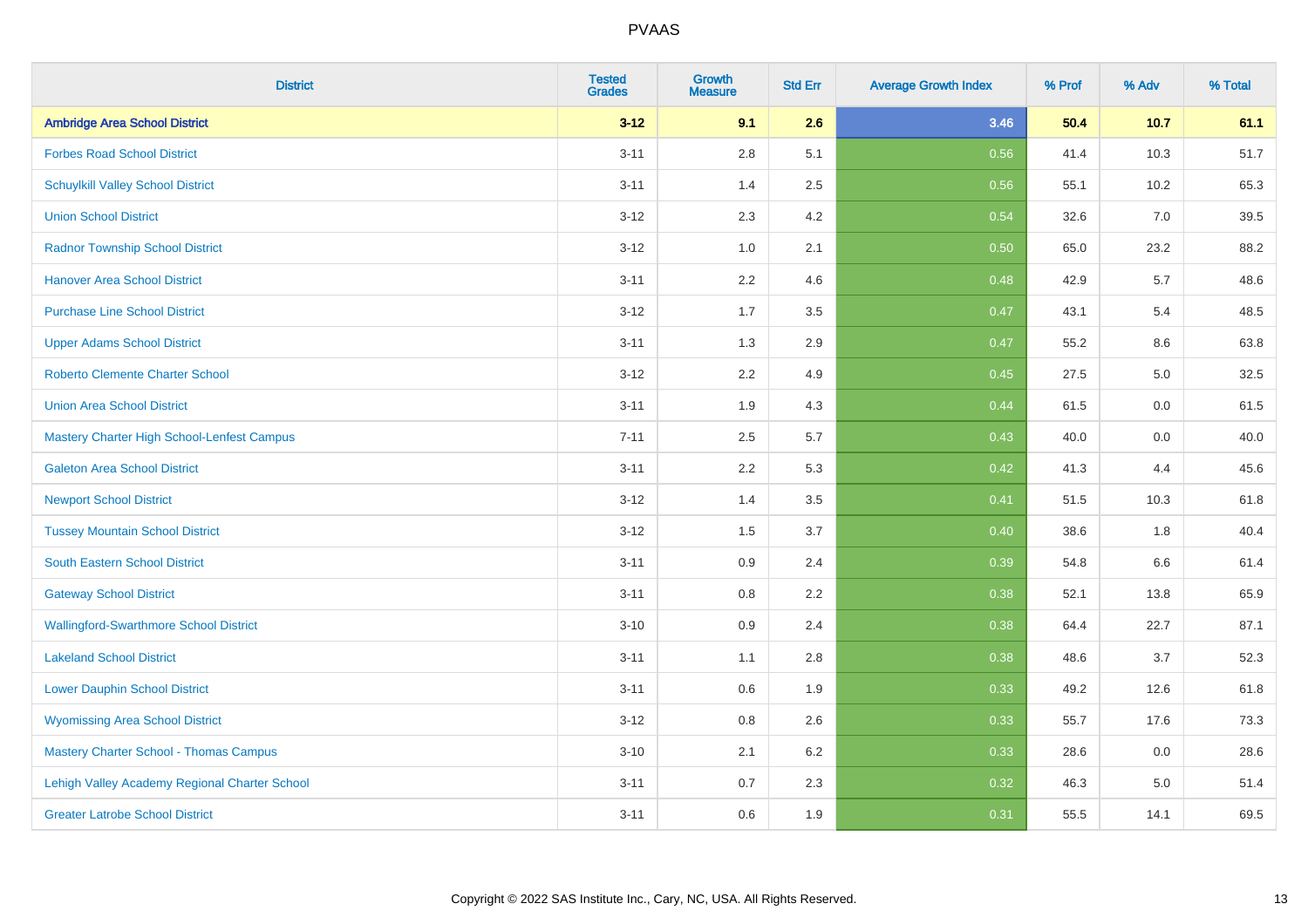| <b>District</b>                          | <b>Tested</b><br><b>Grades</b> | <b>Growth</b><br><b>Measure</b> | <b>Std Err</b> | <b>Average Growth Index</b> | % Prof | % Adv   | % Total |
|------------------------------------------|--------------------------------|---------------------------------|----------------|-----------------------------|--------|---------|---------|
| <b>Ambridge Area School District</b>     | $3 - 12$                       | 9.1                             | 2.6            | 3.46                        | 50.4   | 10.7    | 61.1    |
| <b>Greenville Area School District</b>   | $3 - 11$                       | 0.7                             | 2.9            | 0.26                        | 53.4   | 6.9     | 60.3    |
| <b>Bloomsburg Area School District</b>   | $3 - 10$                       | 0.7                             | 3.0            | 0.23                        | 55.9   | 11.8    | 67.6    |
| <b>Jersey Shore Area School District</b> | $3 - 11$                       | 0.5                             | 2.6            | 0.21                        | 47.1   | 9.2     | 56.2    |
| <b>Reynolds School District</b>          | $3 - 10$                       | 0.5                             | 3.4            | 0.16                        | 52.1   | 7.0     | 59.2    |
| <b>Brockway Area School District</b>     | $3 - 11$                       | 0.6                             | 3.6            | 0.16                        | 49.2   | 7.7     | 56.9    |
| Northern Lebanon School District         | $3 - 11$                       | 0.4                             | 2.5            | 0.15                        | 28.0   | 3.0     | 31.0    |
| <b>Danville Area School District</b>     | $3 - 11$                       | 0.4                             | 2.6            | 0.15                        | 57.4   | 18.4    | 75.7    |
| <b>Smethport Area School District</b>    | $3 - 12$                       | 0.6                             | 3.9            | 0.15                        | 37.0   | 1.8     | 38.9    |
| Insight PA Cyber Charter School          | $3 - 11$                       | 0.7                             | 5.7            | 0.12                        | 50.0   | 4.8     | 54.8    |
| <b>Hempfield School District</b>         | $3 - 11$                       | 0.1                             | 1.4            | 0.08                        | 58.2   | 9.9     | 68.2    |
| <b>West Branch Area School District</b>  | $3 - 11$                       | 0.2                             | 3.8            | 0.05                        | 47.2   | 1.9     | 49.1    |
| East Stroudsburg Area School District    | $3 - 11$                       | 0.1                             | 1.6            | 0.05                        | 45.8   | $7.8\,$ | 53.6    |
| <b>Wilkes-Barre Area School District</b> | $3 - 11$                       | 0.1                             | 3.2            | 0.02                        | 35.5   | 5.4     | 40.9    |
| <b>Susquenita School District</b>        | $3 - 11$                       | $-0.1$                          | 2.8            | $-0.01$                     | 47.7   | 10.1    | 57.8    |
| <b>Penn Cambria School District</b>      | $3 - 11$                       | $-0.0$                          | 2.7            | $-0.01$                     | 61.5   | 7.7     | 69.2    |
| <b>Kutztown Area School District</b>     | $3 - 12$                       | $-0.2$                          | 3.2            | $-0.05$                     | 55.4   | 13.3    | 68.7    |
| <b>Avella Area School District</b>       | $3 - 12$                       | $-0.3$                          | 4.7            | $-0.05$                     | 49.3   | 14.5    | 63.8    |
| <b>Mercer Area School District</b>       | $3 - 11$                       | $-0.2$                          | 3.3            | $-0.06$                     | 56.0   | 8.0     | 64.0    |
| <b>Warren County School District</b>     | $3 - 11$                       | $-0.1$                          | 1.8            | $-0.06$                     | 37.2   | 5.3     | 42.6    |
| <b>Chester-Upland School District</b>    | $3 - 11$                       | $-0.3$                          | 2.7            | $-0.09$                     | 13.8   | 0.8     | 14.6    |
| New Kensington-Arnold School District    | $3 - 11$                       | $-0.4$                          | 3.8            | $-0.10$                     | 40.7   | 3.7     | 44.4    |
| <b>Blue Ridge School District</b>        | $3 - 11$                       | $-0.5$                          | 3.6            | $-0.12$                     | 44.6   | 3.1     | 47.7    |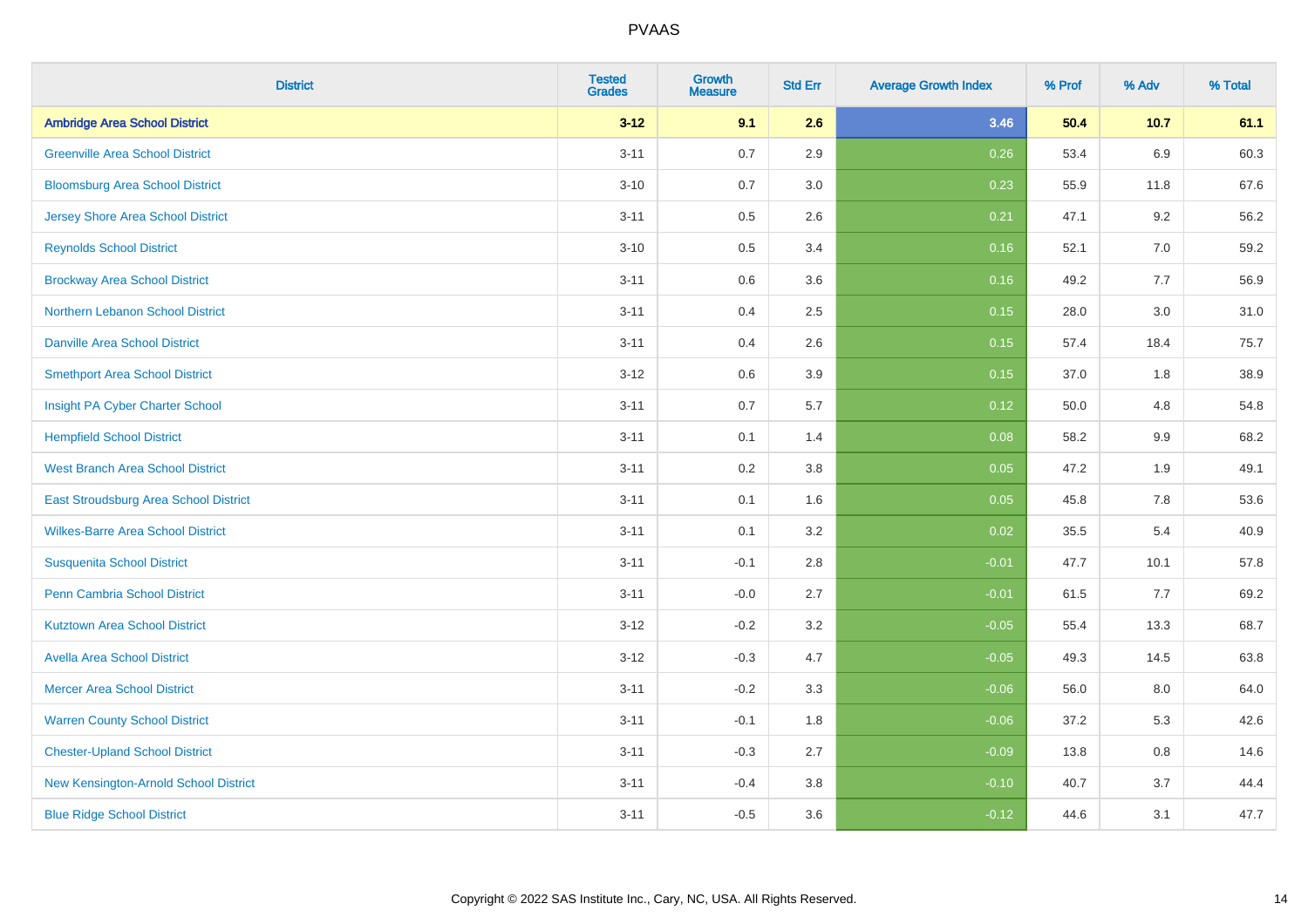| <b>District</b>                                    | <b>Tested</b><br><b>Grades</b> | <b>Growth</b><br><b>Measure</b> | <b>Std Err</b> | <b>Average Growth Index</b> | % Prof | % Adv   | % Total |
|----------------------------------------------------|--------------------------------|---------------------------------|----------------|-----------------------------|--------|---------|---------|
| <b>Ambridge Area School District</b>               | $3 - 12$                       | 9.1                             | 2.6            | 3.46                        | 50.4   | 10.7    | 61.1    |
| <b>Central Fulton School District</b>              | $3 - 11$                       | $-0.5$                          | 3.5            | $-0.14$                     | 51.4   | $8.6\,$ | 60.0    |
| <b>Otto-Eldred School District</b>                 | $3 - 11$                       | $-0.7$                          | 4.2            | $-0.15$                     | 56.2   | 6.2     | 62.5    |
| <b>Oley Valley School District</b>                 | $3 - 11$                       | $-0.4$                          | 2.8            | $-0.15$                     | 43.1   | 12.9    | 56.0    |
| Philadelphia Electrical & Tech Charter High School | $10 - 10$                      | $-0.5$                          | 2.9            | $-0.15$                     | 8.8    | 0.0     | 8.8     |
| <b>Bellefonte Area School District</b>             | $3 - 11$                       | $-0.4$                          | 2.2            | $-0.17$                     | 47.6   | 10.6    | 58.2    |
| Southern Lehigh School District                    | $3 - 11$                       | $-0.4$                          | 2.3            | $-0.17$                     | 66.1   | 11.9    | 78.0    |
| <b>Crestwood School District</b>                   | $3 - 11$                       | $-0.4$                          | 2.4            | $-0.17$                     | 57.4   | 17.0    | 74.4    |
| <b>Achievement House Charter School</b>            | $7 - 11$                       | $-0.7$                          | 4.0            | $-0.17$                     | 32.5   | 2.6     | 35.1    |
| <b>Millville Area School District</b>              | $3 - 12$                       | $-0.9$                          | 4.7            | $-0.18$                     | 51.4   | 5.4     | 56.8    |
| <b>Mount Carmel Area School District</b>           | $3 - 11$                       | $-0.6$                          | 3.1            | $-0.18$                     | 45.3   | 2.1     | 47.4    |
| <b>Westinghouse Arts Academy Charter School</b>    | $9 - 10$                       | $-0.7$                          | 3.6            | $-0.19$                     | 59.2   | 8.4     | 67.6    |
| <b>Panther Valley School District</b>              | $3-12$                         | $-0.6$                          | 3.3            | $-0.19$                     | 47.9   | 4.3     | 52.1    |
| <b>Harrisburg City School District</b>             | $3 - 11$                       | $-0.4$                          | 2.1            | $-0.19$                     | 15.1   | 0.4     | 15.5    |
| <b>Girard School District</b>                      | $3 - 11$                       | $-0.6$                          | 2.7            | $-0.22$                     | 53.9   | 15.6    | 69.6    |
| <b>Lakeview School District</b>                    | $3 - 11$                       | $-0.9$                          | 3.7            | $-0.24$                     | 60.3   | 3.2     | 63.5    |
| <b>Glendale School District</b>                    | $3 - 10$                       | $-0.9$                          | 3.7            | $-0.24$                     | 50.0   | 5.4     | 55.4    |
| <b>Penn Manor School District</b>                  | $3 - 11$                       | $-0.4$                          | 1.6            | $-0.25$                     | 51.9   | 12.6    | 64.5    |
| <b>Tuscarora School District</b>                   | $3 - 11$                       | $-0.6$                          | 2.3            | $-0.27$                     | 45.1   | 8.1     | 53.2    |
| <b>Cornell School District</b>                     | $3 - 11$                       | $-1.6$                          | 5.0            | $-0.32$                     | 33.8   | 1.5     | 35.4    |
| <b>Albert Gallatin Area School District</b>        | $3 - 11$                       | $-0.8$                          | 2.4            | $-0.32$                     | 54.5   | 10.0    | 64.6    |
| Hope For Hyndman Charter School                    | $3 - 11$                       | $-2.0$                          | 6.1            | $-0.32$                     | 33.3   | 0.0     | 33.3    |
| <b>Palmerton Area School District</b>              | $3 - 11$                       | $-1.2$                          | 3.0            | $-0.39$                     | 57.4   | 5.0     | 62.4    |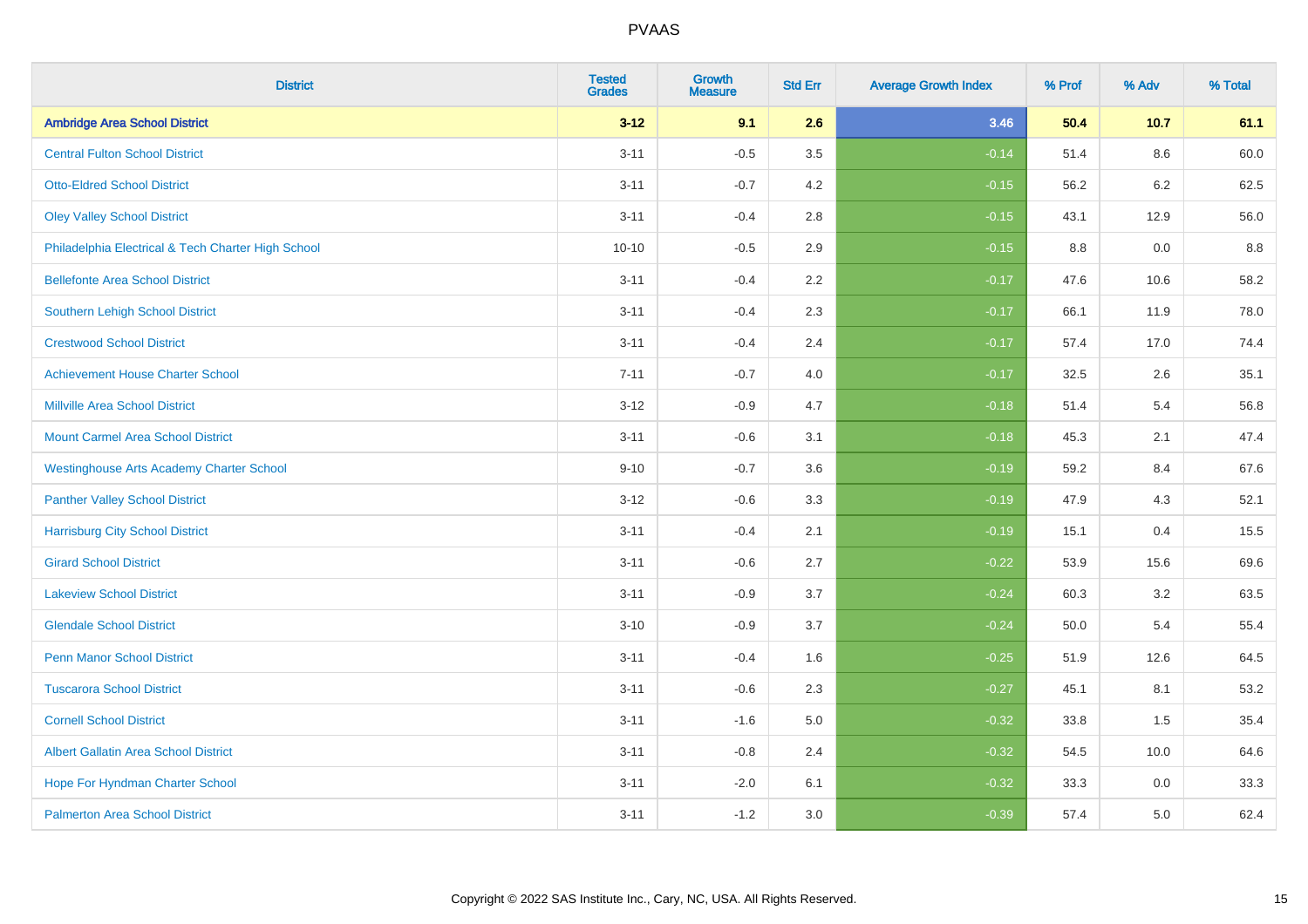| <b>District</b>                                         | <b>Tested</b><br><b>Grades</b> | <b>Growth</b><br><b>Measure</b> | <b>Std Err</b> | <b>Average Growth Index</b> | % Prof | % Adv   | % Total |
|---------------------------------------------------------|--------------------------------|---------------------------------|----------------|-----------------------------|--------|---------|---------|
| <b>Ambridge Area School District</b>                    | $3 - 12$                       | 9.1                             | 2.6            | 3.46                        | 50.4   | 10.7    | 61.1    |
| <b>Bellwood-Antis School District</b>                   | $3 - 10$                       | $-1.2$                          | 3.2            | $-0.39$                     | 55.1   | 10.1    | 65.2    |
| <b>Sharpsville Area School District</b>                 | $3 - 11$                       | $-1.4$                          | 3.5            | $-0.40$                     | 55.2   | 13.4    | 68.7    |
| North Schuylkill School District                        | $3 - 11$                       | $-1.0$                          | 2.4            | $-0.42$                     | 41.8   | 5.1     | 46.8    |
| <b>Bangor Area School District</b>                      | $3 - 12$                       | $-0.9$                          | 2.0            | $-0.43$                     | 44.3   | 4.7     | 49.0    |
| <b>Shaler Area School District</b>                      | $3 - 11$                       | $-0.8$                          | 1.9            | $-0.43$                     | 49.1   | 9.6     | 58.7    |
| <b>Conewago Valley School District</b>                  | $3 - 12$                       | $-0.9$                          | 2.0            | $-0.45$                     | 51.7   | 9.6     | 61.3    |
| <b>Elizabethtown Area School District</b>               | $3 - 12$                       | $-0.9$                          | 1.9            | $-0.47$                     | 50.0   | 11.2    | 61.2    |
| Center For Student Learning Charter School At Pennsbury | $6 - 12$                       | $-2.9$                          | 6.1            | $-0.47$                     | 42.9   | 0.0     | 42.9    |
| South Side Area School District                         | $3 - 11$                       | $-1.6$                          | 3.3            | $-0.48$                     | 50.0   | 6.8     | 56.8    |
| <b>Wyoming Area School District</b>                     | $3 - 10$                       | $-1.3$                          | 2.6            | $-0.50$                     | 53.8   | 10.8    | 64.6    |
| <b>Canon-Mcmillan School District</b>                   | $3 - 11$                       | $-0.8$                          | 1.6            | $-0.50$                     | 58.7   | 15.9    | 74.6    |
| <b>Central Greene School District</b>                   | $3 - 11$                       | $-1.6$                          | 2.8            | $-0.55$                     | 54.2   | 2.8     | 57.0    |
| <b>Mid Valley School District</b>                       | $3 - 10$                       | $-1.7$                          | 3.0            | $-0.55$                     | 45.1   | $7.8\,$ | 52.9    |
| <b>Manheim Township School District</b>                 | $3 - 12$                       | $-0.9$                          | 1.6            | $-0.58$                     | 53.2   | 15.5    | 68.7    |
| <b>Clarion-Limestone Area School District</b>           | $3 - 12$                       | $-2.5$                          | 4.1            | $-0.60$                     | 56.8   | 6.8     | 63.6    |
| <b>Burgettstown Area School District</b>                | $3 - 11$                       | $-2.1$                          | 3.4            | $-0.62$                     | 50.0   | 1.4     | 51.4    |
| <b>Susquehanna Community School District</b>            | $3 - 11$                       | $-2.8$                          | 4.2            | $-0.66$                     | 49.4   | 6.9     | 56.3    |
| <b>Fannett-Metal School District</b>                    | $3 - 11$                       | $-3.4$                          | 5.1            | $-0.67$                     | 38.7   | 8.1     | 46.8    |
| <b>Cheltenham School District</b>                       | $3 - 11$                       | $-1.4$                          | 2.1            | $-0.67$                     | 46.1   | 10.0    | 56.1    |
| <b>North Pocono School District</b>                     | $3 - 11$                       | $-2.3$                          | 3.4            | $-0.68$                     | 52.0   | 16.4    | 68.5    |
| Mt Lebanon School District                              | $3 - 11$                       | $-1.0$                          | 1.5            | $-0.70$                     | 61.9   | 24.0    | 85.9    |
| <b>Lehighton Area School District</b>                   | $3 - 11$                       | $-1.6$                          | 2.3            | $-0.70$                     | 51.1   | 5.6     | 56.7    |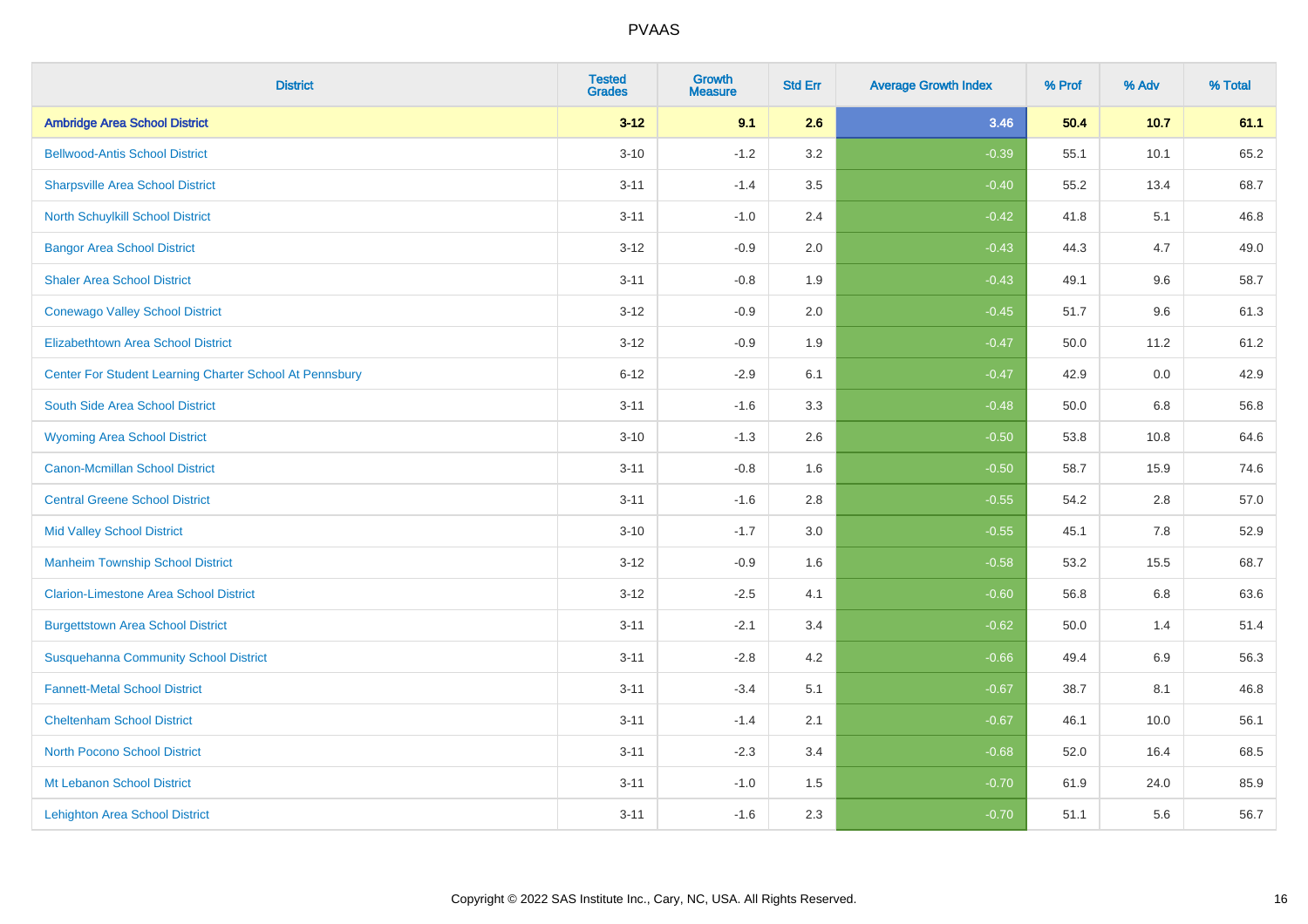| <b>District</b>                               | <b>Tested</b><br><b>Grades</b> | <b>Growth</b><br><b>Measure</b> | <b>Std Err</b> | <b>Average Growth Index</b> | % Prof | % Adv | % Total |
|-----------------------------------------------|--------------------------------|---------------------------------|----------------|-----------------------------|--------|-------|---------|
| <b>Ambridge Area School District</b>          | $3 - 12$                       | 9.1                             | 2.6            | 3.46                        | 50.4   | 10.7  | 61.1    |
| Huntingdon Area School District               | $3 - 11$                       | $-2.0$                          | 2.7            | $-0.72$                     | 36.8   | 10.3  | 47.0    |
| <b>Bald Eagle Area School District</b>        | $3 - 11$                       | $-2.1$                          | 2.7            | $-0.75$                     | 48.4   | 9.4   | 57.7    |
| <b>Turkeyfoot Valley Area School District</b> | $3 - 12$                       | $-4.3$                          | 5.6            | $-0.76$                     | 22.0   | 5.1   | 27.1    |
| <b>Gillingham Charter School</b>              | $3 - 11$                       | $-4.4$                          | 5.6            | $-0.77$                     | 20.8   | 8.3   | 29.2    |
| <b>Conemaugh Valley School District</b>       | $3 - 12$                       | $-3.2$                          | 4.1            | $-0.78$                     | 48.2   | 5.6   | 53.7    |
| <b>Northeast Bradford School District</b>     | $3 - 10$                       | $-3.1$                          | 4.0            | $-0.78$                     | 33.9   | 3.4   | 37.3    |
| <b>Shenango Area School District</b>          | $3 - 11$                       | $-2.6$                          | 3.3            | $-0.79$                     | 50.6   | 13.9  | 64.6    |
| <b>Lebanon School District</b>                | $3 - 11$                       | $-1.6$                          | 1.9            | $-0.80$                     | 24.4   | 2.6   | 27.0    |
| <b>Forest Area School District</b>            | $3 - 11$                       | $-4.4$                          | 5.4            | $-0.81$                     | 36.2   | 2.1   | 38.3    |
| <b>Chartiers Valley School District</b>       | $3 - 11$                       | $-1.7$                          | 2.0            | $-0.81$                     | 54.7   | 8.4   | 63.1    |
| <b>Phoenixville Area School District</b>      | $3 - 11$                       | $-1.7$                          | 2.1            | $-0.83$                     | 59.9   | 10.6  | 70.5    |
| <b>Charleroi School District</b>              | $3 - 11$                       | $-2.6$                          | 3.0            | $-0.86$                     | 55.7   | 7.4   | 63.1    |
| <b>Montour School District</b>                | $3 - 11$                       | $-1.8$                          | 2.1            | $-0.88$                     | 61.4   | 15.1  | 76.5    |
| <b>Columbia Borough School District</b>       | $3 - 12$                       | $-3.1$                          | 3.5            | $-0.89$                     | 29.5   | 1.9   | 31.4    |
| <b>Sullivan County School District</b>        | $3 - 10$                       | $-4.0$                          | 4.4            | $-0.90$                     | 66.7   | 2.6   | 69.2    |
| <b>Austin Area School District</b>            | $3 - 11$                       | $-5.7$                          | 6.4            | $-0.90$                     | 33.3   | 5.6   | 38.9    |
| <b>Wyoming Valley West School District</b>    | $3 - 11$                       | $-2.2$                          | 2.4            | $-0.91$                     | 49.4   | 3.0   | 52.4    |
| Imhotep Institute Charter High School         | $9 - 11$                       | $-5.3$                          | 5.8            | $-0.92$                     | 25.0   | 0.0   | 25.0    |
| <b>North Hills School District</b>            | $3 - 11$                       | $-1.8$                          | 1.8            | $-0.96$                     | 59.1   | 14.1  | 73.2    |
| <b>Seneca Valley School District</b>          | $3 - 11$                       | $-1.4$                          | 1.4            | $-0.99$                     | 57.2   | 11.4  | 68.6    |
| <b>Valley Grove School District</b>           | $3 - 10$                       | $-3.7$                          | 3.7            | $-1.01$                     | 51.2   | 6.1   | 57.3    |
| <b>Lewisburg Area School District</b>         | $3 - 11$                       | $-2.7$                          | 2.6            | $-1.03$                     | 57.0   | 18.5  | 75.6    |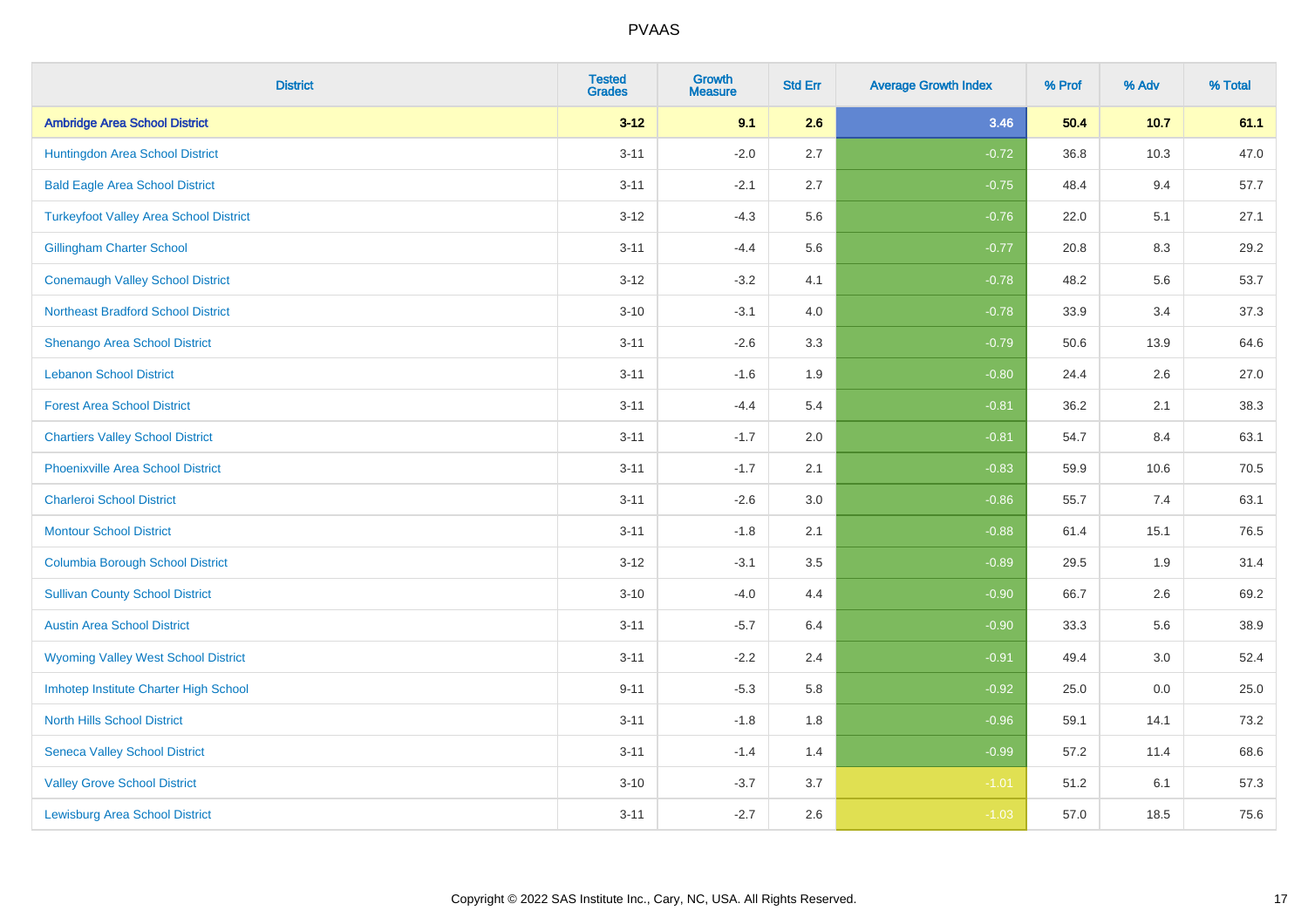| <b>District</b>                              | <b>Tested</b><br><b>Grades</b> | <b>Growth</b><br><b>Measure</b> | <b>Std Err</b> | <b>Average Growth Index</b> | % Prof | % Adv | % Total |
|----------------------------------------------|--------------------------------|---------------------------------|----------------|-----------------------------|--------|-------|---------|
| <b>Ambridge Area School District</b>         | $3 - 12$                       | 9.1                             | 2.6            | 3.46                        | 50.4   | 10.7  | 61.1    |
| <b>West Greene School District</b>           | $3 - 11$                       | $-4.5$                          | 4.3            | $-1.04$                     | 36.6   | 7.3   | 43.9    |
| <b>Quaker Valley School District</b>         | $3 - 11$                       | $-2.8$                          | 2.6            | $-1.08$                     | 55.2   | 13.2  | 68.4    |
| Oil City Area School District                | $3 - 11$                       | $-2.9$                          | 2.6            | $-1.08$                     | 44.4   | 5.8   | 50.2    |
| Conemaugh Township Area School District      | $3 - 12$                       | $-3.7$                          | 3.4            | $-1.09$                     | 53.8   | 17.6  | 71.4    |
| <b>Riverside School District</b>             | $3 - 11$                       | $-3.2$                          | 3.0            | $-1.09$                     | 43.0   | 9.0   | 52.0    |
| Juniata Valley School District               | $3 - 11$                       | $-3.9$                          | 3.5            | $-1.10$                     | 44.4   | 3.5   | 47.8    |
| <b>Dallas School District</b>                | $3 - 11$                       | $-2.5$                          | 2.2            | $-1.12$                     | 54.9   | 7.6   | 62.4    |
| Jeannette City School District               | $3 - 11$                       | $-4.3$                          | 3.8            | $-1.13$                     | 46.7   | 7.5   | 54.2    |
| <b>Antietam School District</b>              | $3 - 10$                       | $-4.3$                          | 3.8            | $-1.13$                     | 36.4   | 5.4   | 41.8    |
| <b>Kane Area School District</b>             | $3 - 10$                       | $-3.7$                          | 3.2            | $-1.17$                     | 39.5   | 9.9   | 49.4    |
| <b>Chichester School District</b>            | $3 - 11$                       | $-2.7$                          | 2.3            | $-1.17$                     | 44.6   | 6.6   | 51.2    |
| <b>Chestnut Ridge School District</b>        | $3 - 12$                       | $-3.4$                          | 2.9            | $-1.17$                     | 46.6   | 5.8   | 52.4    |
| <b>Big Beaver Falls Area School District</b> | $3 - 11$                       | $-3.9$                          | 3.3            | $-1.18$                     | 34.1   | 3.5   | 37.6    |
| <b>Greater Johnstown School District</b>     | $3 - 11$                       | $-3.1$                          | 2.6            | $-1.19$                     | 26.1   | 0.0   | 26.1    |
| <b>Riverview School District</b>             | $3 - 11$                       | $-4.6$                          | 3.8            | $-1.20$                     | 57.9   | 15.8  | 73.7    |
| <b>Scranton School District</b>              | $3 - 12$                       | $-2.9$                          | 2.4            | $-1.22$                     | 45.6   | 3.6   | 49.1    |
| <b>Elk Lake School District</b>              | $3 - 11$                       | $-4.0$                          | 3.3            | $-1.23$                     | 46.2   | 3.3   | 49.4    |
| <b>Apollo-Ridge School District</b>          | $3 - 12$                       | $-4.7$                          | 3.7            | $-1.24$                     | 50.0   | 10.0  | 60.0    |
| <b>Troy Area School District</b>             | $3 - 10$                       | $-4.3$                          | 3.4            | $-1.26$                     | 43.2   | 5.7   | 48.9    |
| <b>Bristol Borough School District</b>       | $3 - 12$                       | $-4.3$                          | 3.4            | $-1.27$                     | 39.7   | 1.3   | 41.0    |
| <b>Shade-Central City School District</b>    | $3 - 11$                       | $-5.9$                          | 4.6            | $-1.28$                     | 27.8   | 0.0   | 27.8    |
| <b>Ellwood City Area School District</b>     | $3 - 11$                       | $-4.2$                          | 3.2            | $-1.29$                     | 54.1   | 14.1  | 68.2    |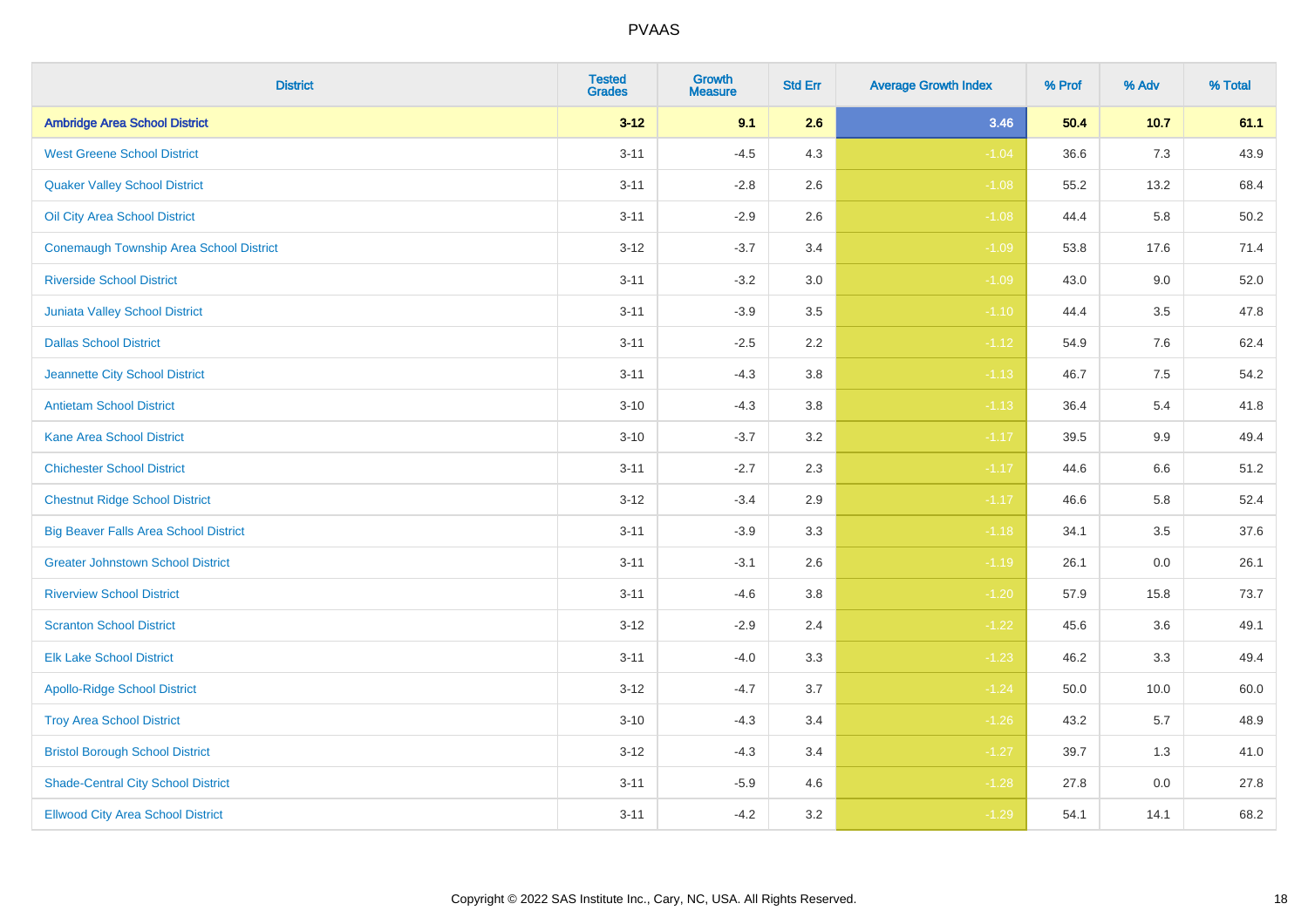| <b>District</b>                                                       | <b>Tested</b><br><b>Grades</b> | <b>Growth</b><br><b>Measure</b> | <b>Std Err</b> | <b>Average Growth Index</b> | % Prof | % Adv | % Total |
|-----------------------------------------------------------------------|--------------------------------|---------------------------------|----------------|-----------------------------|--------|-------|---------|
| <b>Ambridge Area School District</b>                                  | $3 - 12$                       | 9.1                             | 2.6            | 3.46                        | 50.4   | 10.7  | 61.1    |
| <b>Cambria Heights School District</b>                                | $3 - 10$                       | $-4.1$                          | 3.1            | $-1.32$                     | 51.0   | 6.0   | 57.0    |
| <b>Ferndale Area School District</b>                                  | $3 - 10$                       | $-5.8$                          | 4.3            | $-1.33$                     | 40.0   | 0.0   | 40.0    |
| <b>Greencastle-Antrim School District</b>                             | $3 - 11$                       | $-3.0$                          | 2.2            | $-1.36$                     | 62.4   | 9.9   | 72.3    |
| <b>Westmont Hilltop School District</b>                               | $3 - 11$                       | $-4.0$                          | 2.8            | $-1.40$                     | 36.3   | 13.3  | 49.6    |
| <b>Claysburg-Kimmel School District</b>                               | $3 - 11$                       | $-5.7$                          | 4.0            | $-1.42$                     | 42.9   | 8.2   | 51.0    |
| <b>MaST Community Charter School</b>                                  | $3 - 10$                       | $-4.1$                          | 2.7            | $-1.52$                     | 44.0   | 9.5   | 53.4    |
| <b>Fort Cherry School District</b>                                    | $3 - 10$                       | $-5.9$                          | 3.8            | $-1.56$                     | 55.2   | 5.2   | 60.3    |
| <b>Tri-Valley School District</b>                                     | $3 - 10$                       | $-6.4$                          | 4.1            | $-1.57$                     | 37.0   | 4.4   | 41.3    |
| Preparatory Charter School Of Mathematics, Science, Tech, And Careers | $9 - 10$                       | $-4.0$                          | 2.5            | $-1.59$                     | 15.0   | 0.0   | 15.0    |
| <b>Carbon Career &amp; Technical Institute</b>                        | $9 - 11$                       | $-5.7$                          | 3.6            | $-1.59$                     | 34.5   | $1.2$ | 35.7    |
| <b>Shamokin Area School District</b>                                  | $3 - 11$                       | $-7.7$                          | 4.8            | $-1.60$                     | 38.1   | 3.2   | 41.3    |
| <b>Fairfield Area School District</b>                                 | $3 - 11$                       | $-5.6$                          | 3.4            | $-1.66$                     | 57.9   | 4.0   | 61.8    |
| <b>Pottstown School District</b>                                      | $3 - 12$                       | $-4.0$                          | 2.4            | $-1.68$                     | 29.8   | 1.2   | 31.0    |
| <b>Twin Valley School District</b>                                    | $3 - 12$                       | $-3.6$                          | 2.1            | $-1.69$                     | 49.6   | 7.1   | 56.8    |
| <b>East Pennsboro Area School District</b>                            | $3 - 11$                       | $-4.2$                          | 2.5            | $-1.71$                     | 60.8   | 8.5   | 69.3    |
| <b>Brentwood Borough School District</b>                              | $3 - 11$                       | $-5.3$                          | 3.0            | $-1.72$                     | 52.0   | 6.1   | 58.2    |
| Perseus House Charter School Of Excellence                            | $6 - 11$                       | $-5.2$                          | 3.0            | $-1.72$                     | 16.5   | 0.0   | 16.5    |
| <b>Old Forge School District</b>                                      | $3 - 12$                       | $-5.9$                          | 3.4            | $-1.73$                     | 52.9   | 7.1   | 60.0    |
| <b>Canton Area School District</b>                                    | $3 - 11$                       | $-5.5$                          | 3.2            | $-1.75$                     | 40.7   | 2.3   | 43.0    |
| <b>Washington School District</b>                                     | $3 - 11$                       | $-4.9$                          | 2.8            | $-1.76$                     | 30.1   | 2.4   | 32.5    |
| <b>Pequea Valley School District</b>                                  | $3 - 11$                       | $-5.8$                          | 3.2            | $-1.80$                     | 39.8   | 9.1   | 48.9    |
| <b>Pittston Area School District</b>                                  | $3 - 11$                       | $-10.1$                         | 5.6            | $-1.80$                     | 38.1   | 9.5   | 47.6    |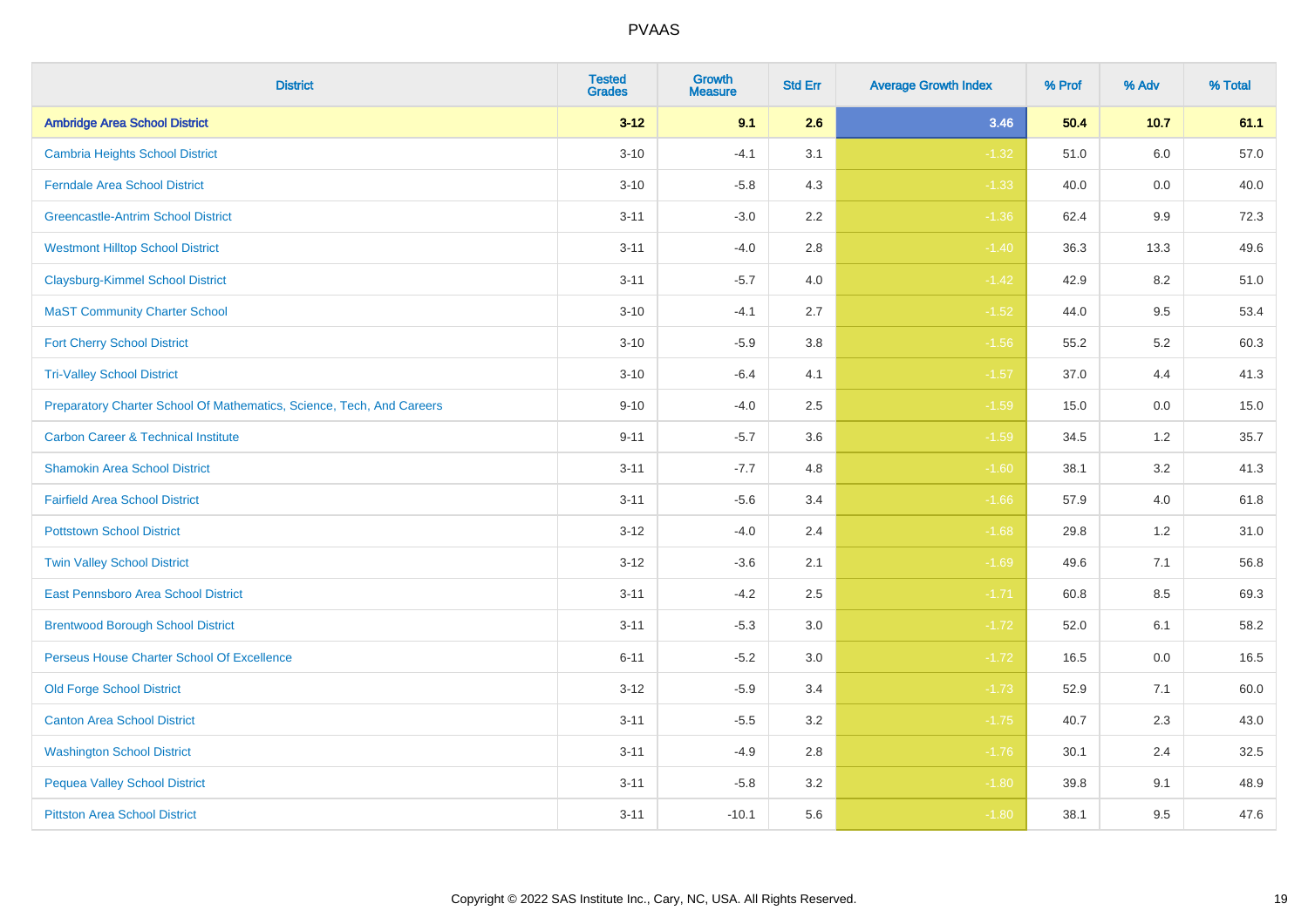| <b>District</b>                                   | <b>Tested</b><br><b>Grades</b> | <b>Growth</b><br><b>Measure</b> | <b>Std Err</b> | <b>Average Growth Index</b> | % Prof | % Adv   | % Total |
|---------------------------------------------------|--------------------------------|---------------------------------|----------------|-----------------------------|--------|---------|---------|
| <b>Ambridge Area School District</b>              | $3 - 12$                       | 9.1                             | 2.6            | 3.46                        | 50.4   | 10.7    | 61.1    |
| <b>Brandywine Heights Area School District</b>    | $3 - 11$                       | $-4.9$                          | 2.7            | $-1.81$                     | 49.2   | 8.2     | 57.4    |
| <b>Montrose Area School District</b>              | $3 - 10$                       | $-5.5$                          | 3.0            | $-1.82$                     | 46.7   | 5.4     | 52.2    |
| <b>Brownsville Area School District</b>           | $3 - 12$                       | $-7.2$                          | 3.9            | $-1.83$                     | 34.4   | 6.1     | 40.5    |
| <b>Central Columbia School District</b>           | $3 - 12$                       | $-4.8$                          | 2.6            | $-1.86$                     | 53.7   | 14.8    | 68.5    |
| <b>Kiski Area School District</b>                 | $3 - 11$                       | $-3.7$                          | 2.0            | $-1.86$                     | 57.4   | 10.4    | 67.8    |
| <b>East Allegheny School District</b>             | $3 - 11$                       | $-6.3$                          | 3.3            | $-1.87$                     | 31.9   | 9.7     | 41.7    |
| <b>Western Beaver County School District</b>      | $3 - 11$                       | $-7.8$                          | 4.2            | $-1.87$                     | 56.5   | 6.5     | 63.0    |
| <b>Greensburg Salem School District</b>           | $3 - 11$                       | $-4.4$                          | 2.4            | $-1.88$                     | 47.6   | 4.9     | 52.4    |
| <b>Gettysburg Area School District</b>            | $3 - 11$                       | $-4.0$                          | 2.1            | $-1.89$                     | 45.3   | 14.0    | 59.3    |
| <b>Mount Pleasant Area School District</b>        | $3 - 11$                       | $-5.0$                          | 2.6            | $-1.93$                     | 52.6   | 0.0     | 52.6    |
| <b>Somerset Area School District</b>              | $3 - 11$                       | $-4.4$                          | 2.3            | $-1.93$                     | 44.4   | 14.9    | 59.3    |
| <b>Bermudian Springs School District</b>          | $3 - 11$                       | $-5.5$                          | 2.9            | $-1.94$                     | 56.4   | 6.8     | 63.2    |
| <b>Forest City Regional School District</b>       | $3-12$                         | $-6.0$                          | 3.0            | $-1.96$                     | 44.1   | $0.0\,$ | 44.1    |
| <b>Mount Union Area School District</b>           | $3 - 10$                       | $-6.1$                          | 3.1            | $-1.97$                     | 32.2   | 3.4     | 35.6    |
| <b>Upper Dauphin Area School District</b>         | $3 - 11$                       | $-6.3$                          | 3.2            | $-1.98$                     | 37.4   | 4.8     | 42.2    |
| The New Academy Charter School                    | $8 - 11$                       | $-10.4$                         | 5.2            | $-2.00$                     | 0.0    | 0.0     | 0.0     |
| <b>Moshannon Valley School District</b>           | $3 - 10$                       | $-7.0$                          | 3.4            | $-2.01$                     | 48.5   | 0.0     | 48.5    |
| <b>California Area School District</b>            | $3 - 10$                       | $-7.3$                          | 3.6            | $-2.02$                     | 42.6   | 9.8     | 52.5    |
| <b>Corry Area School District</b>                 | $3 - 11$                       | $-5.3$                          | 2.6            | $-2.03$                     | 38.5   | 6.0     | 44.5    |
| Karns City Area School District                   | $3 - 11$                       | $-6.0$                          | 2.9            | $-2.03$                     | 53.1   | 8.3     | 61.5    |
| <b>Middletown Area School District</b>            | $3 - 11$                       | $-5.3$                          | 2.6            | $-2.05$                     | 46.4   | 5.3     | 51.7    |
| <b>Executive Education Academy Charter School</b> | $3 - 10$                       | $-6.5$                          | 3.1            | $-2.08$                     | 23.7   | 2.2     | 25.8    |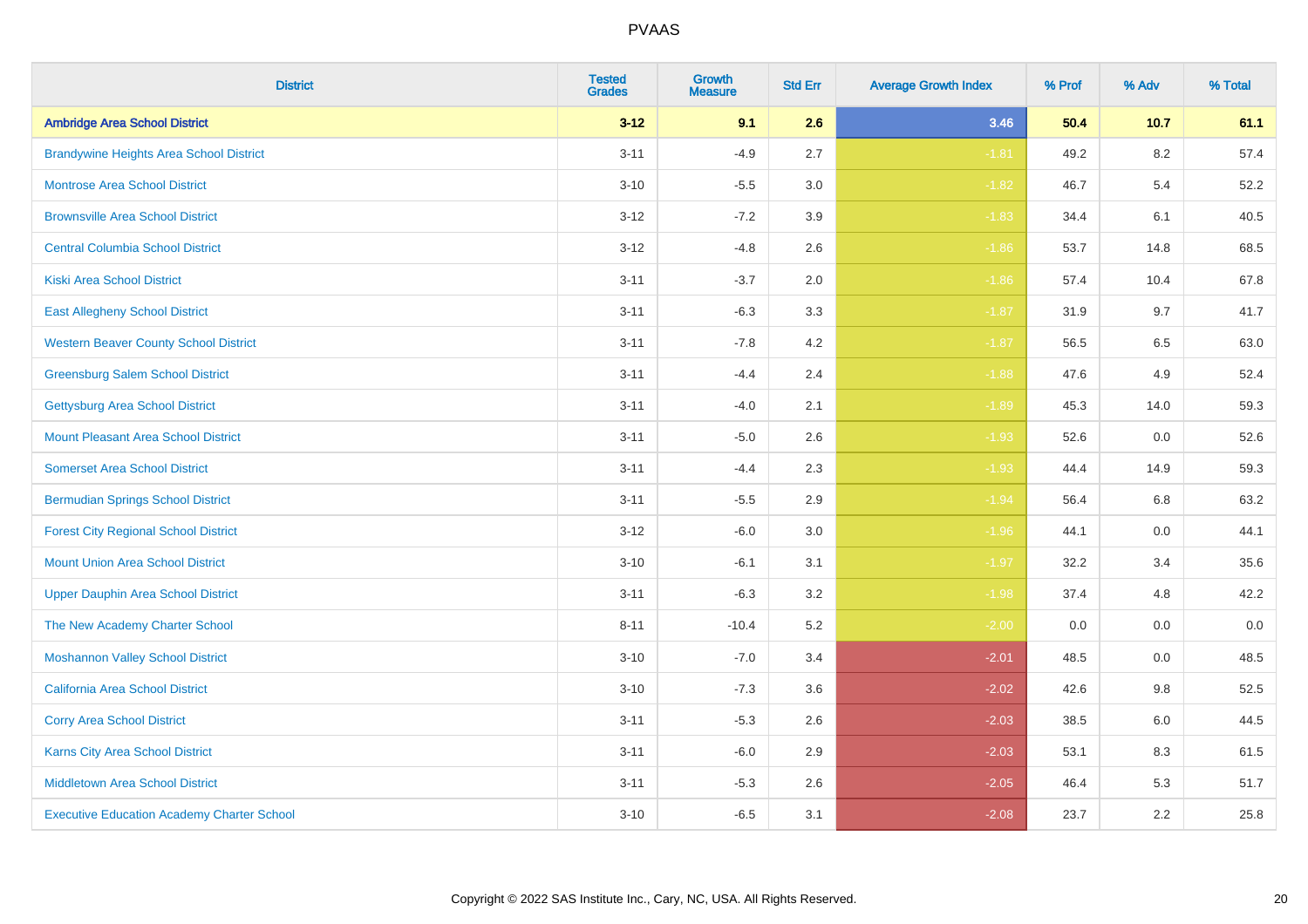| <b>District</b>                                 | <b>Tested</b><br><b>Grades</b> | <b>Growth</b><br><b>Measure</b> | <b>Std Err</b> | <b>Average Growth Index</b> | % Prof | % Adv   | % Total |
|-------------------------------------------------|--------------------------------|---------------------------------|----------------|-----------------------------|--------|---------|---------|
| <b>Ambridge Area School District</b>            | $3 - 12$                       | 9.1                             | 2.6            | 3.46                        | 50.4   | 10.7    | 61.1    |
| <b>Williams Valley School District</b>          | $3 - 11$                       | $-7.3$                          | 3.4            | $-2.13$                     | 23.2   | 0.0     | 23.2    |
| <b>Aliquippa School District</b>                | $3 - 11$                       | $-9.0$                          | 4.2            | $-2.14$                     | 11.0   | 0.0     | 11.0    |
| <b>Crawford Central School District</b>         | $3 - 11$                       | $-4.7$                          | 2.2            | $-2.15$                     | 40.6   | 10.5    | 51.1    |
| Susquehanna Township School District            | $3 - 12$                       | $-5.8$                          | 2.7            | $-2.17$                     | 36.0   | 5.6     | 41.6    |
| <b>Perkiomen Valley School District</b>         | $3 - 11$                       | $-3.5$                          | 1.6            | $-2.18$                     | 53.8   | 13.4    | 67.2    |
| <b>Benton Area School District</b>              | $3 - 10$                       | $-9.7$                          | 4.5            | $-2.18$                     | 43.2   | 5.4     | 48.6    |
| Jim Thorpe Area School District                 | $3 - 11$                       | $-5.8$                          | 2.7            | $-2.19$                     | 33.3   | 7.4     | 40.7    |
| <b>Keystone Education Center Charter School</b> | $3 - 12$                       | $-12.9$                         | 5.9            | $-2.19$                     | 28.0   | 0.0     | 28.0    |
| <b>Muncy School District</b>                    | $3 - 11$                       | $-8.1$                          | 3.7            | $-2.21$                     | 42.0   | 3.8     | 45.8    |
| <b>West Middlesex Area School District</b>      | $3 - 10$                       | $-8.4$                          | 3.8            | $-2.21$                     | 34.9   | 2.8     | 37.6    |
| <b>York Co School Of Technology</b>             | $9 - 12$                       | $-3.8$                          | 1.7            | $-2.22$                     | 39.1   | 5.6     | 44.7    |
| <b>East Lycoming School District</b>            | $3 - 11$                       | $-6.0$                          | 2.7            | $-2.24$                     | 48.3   | 4.2     | 52.5    |
| <b>Windber Area School District</b>             | $3 - 11$                       | $-7.2$                          | 3.2            | $-2.24$                     | 55.4   | 7.2     | 62.6    |
| <b>Portage Area School District</b>             | $3 - 10$                       | $-8.1$                          | 3.6            | $-2.26$                     | 40.6   | 9.4     | 50.0    |
| <b>Oxford Area School District</b>              | $3 - 11$                       | $-4.3$                          | 1.9            | $-2.26$                     | 41.3   | $8.0\,$ | 49.3    |
| <b>Juniata County School District</b>           | $3 - 12$                       | $-4.9$                          | 2.1            | $-2.26$                     | 38.5   | 2.9     | 41.4    |
| <b>Indiana Area School District</b>             | $3 - 11$                       | $-5.3$                          | 2.3            | $-2.28$                     | 47.6   | 18.4    | 66.1    |
| South Williamsport Area School District         | $3 - 10$                       | $-5.7$                          | 2.5            | $-2.30$                     | 45.5   | 4.5     | 50.0    |
| Salisbury-Elk Lick School District              | $3 - 11$                       | $-13.5$                         | 5.9            | $-2.30$                     | 27.8   | 0.0     | 27.8    |
| <b>Upper Moreland Township School District</b>  | $3 - 11$                       | $-5.0$                          | 2.2            | $-2.31$                     | 57.9   | 4.0     | 61.9    |
| <b>Southmoreland School District</b>            | $3 - 11$                       | $-8.3$                          | 3.6            | $-2.32$                     | 56.8   | 7.2     | 64.0    |
| La Academia Partnership Charter School          | $6 - 11$                       | $-11.0$                         | 4.7            | $-2.34$                     | 6.8    | 0.0     | 6.8     |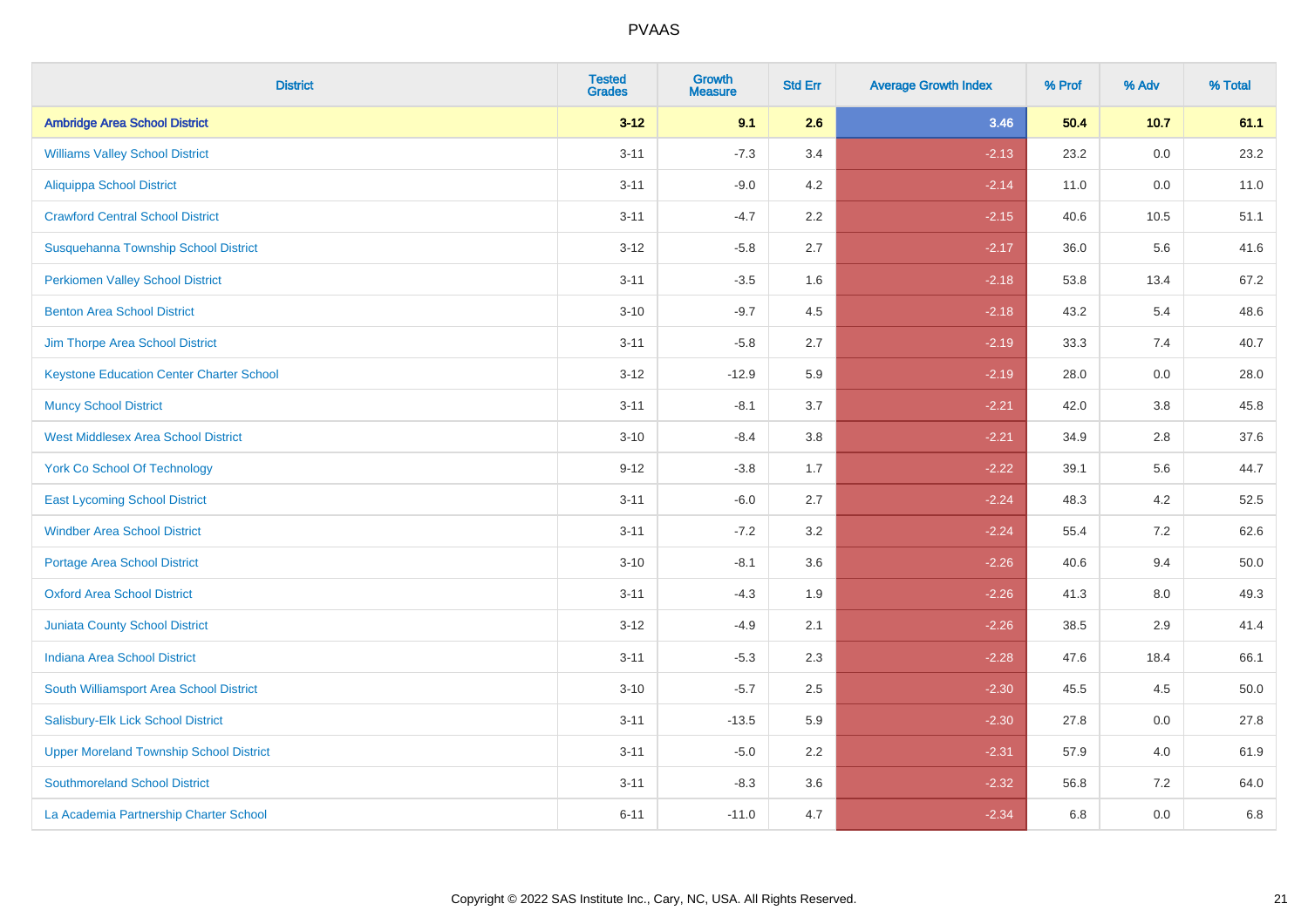| <b>District</b>                               | <b>Tested</b><br><b>Grades</b> | <b>Growth</b><br><b>Measure</b> | <b>Std Err</b> | <b>Average Growth Index</b> | % Prof | % Adv   | % Total |
|-----------------------------------------------|--------------------------------|---------------------------------|----------------|-----------------------------|--------|---------|---------|
| <b>Ambridge Area School District</b>          | $3 - 12$                       | 9.1                             | 2.6            | 3.46                        | 50.4   | 10.7    | 61.1    |
| Jefferson-Morgan School District              | $3 - 10$                       | $-9.9$                          | 4.2            | $-2.35$                     | 43.8   | $4.2\,$ | 47.9    |
| <b>Freedom Area School District</b>           | $3 - 11$                       | $-7.1$                          | 3.0            | $-2.37$                     | 43.8   | 4.2     | 47.9    |
| <b>Universal Audenried Charter School</b>     | $9 - 11$                       | $-5.8$                          | 2.4            | $-2.40$                     | 14.6   | 0.0     | 14.6    |
| <b>Chartiers-Houston School District</b>      | $3 - 10$                       | $-8.6$                          | 3.5            | $-2.41$                     | 59.7   | 4.5     | 64.2    |
| <b>Farrell Area School District</b>           | $3 - 11$                       | $-10.4$                         | 4.3            | $-2.41$                     | 19.0   | 0.0     | 19.0    |
| <b>Yough School District</b>                  | $3 - 10$                       | $-6.6$                          | 2.7            | $-2.43$                     | 50.8   | 4.0     | 54.8    |
| <b>Innovative Arts Academy Charter School</b> | $6 - 11$                       | $-9.1$                          | 3.7            | $-2.44$                     | 9.5    | 0.0     | 9.5     |
| <b>Mohawk Area School District</b>            | $3 - 11$                       | $-7.5$                          | 3.1            | $-2.45$                     | 49.4   | 11.0    | 60.4    |
| <b>Sugar Valley Rural Charter School</b>      | $3 - 11$                       | $-11.0$                         | 4.5            | $-2.46$                     | 14.9   | 0.0     | 14.9    |
| <b>Keystone Central School District</b>       | $3 - 11$                       | $-5.1$                          | 2.0            | $-2.46$                     | 44.7   | 4.6     | 49.4    |
| Mahanoy Area School District                  | $3 - 10$                       | $-9.0$                          | 3.6            | $-2.49$                     | 26.2   | 1.6     | 27.9    |
| <b>North Star School District</b>             | $3 - 11$                       | $-8.7$                          | 3.5            | $-2.51$                     | 47.8   | 6.0     | 53.7    |
| <b>Slippery Rock Area School District</b>     | $3 - 11$                       | $-6.3$                          | 2.5            | $-2.51$                     | 56.2   | 9.5     | 65.7    |
| <b>Blue Mountain School District</b>          | $3 - 10$                       | $-5.8$                          | 2.3            | $-2.56$                     | 46.6   | 8.5     | 55.1    |
| <b>Northwest Area School District</b>         | $3 - 10$                       | $-10.0$                         | 3.8            | $-2.59$                     | 34.6   | 7.3     | 41.8    |
| <b>Coatesville Area School District</b>       | $3 - 11$                       | $-4.4$                          | 1.7            | $-2.62$                     | 36.3   | 4.2     | 40.5    |
| <b>Dunmore School District</b>                | $3 - 11$                       | $-7.7$                          | 2.9            | $-2.62$                     | 34.0   | 7.2     | 41.2    |
| Northern Tioga School District                | $3 - 12$                       | $-7.5$                          | 2.8            | $-2.64$                     | 54.0   | 1.2     | 55.2    |
| <b>New Castle Area School District</b>        | $3 - 12$                       | $-6.4$                          | 2.4            | $-2.66$                     | 32.5   | 4.3     | 36.8    |
| <b>Pine Grove Area School District</b>        | $3 - 11$                       | $-7.7$                          | 2.9            | $-2.66$                     | 42.3   | 7.7     | 50.0    |
| <b>Harbor Creek School District</b>           | $3 - 11$                       | $-7.1$                          | 2.7            | $-2.67$                     | 48.8   | 15.2    | 64.0    |
| <b>Blairsville-Saltsburg School District</b>  | $3 - 11$                       | $-8.0$                          | 3.0            | $-2.68$                     | 37.3   | 7.0     | 44.3    |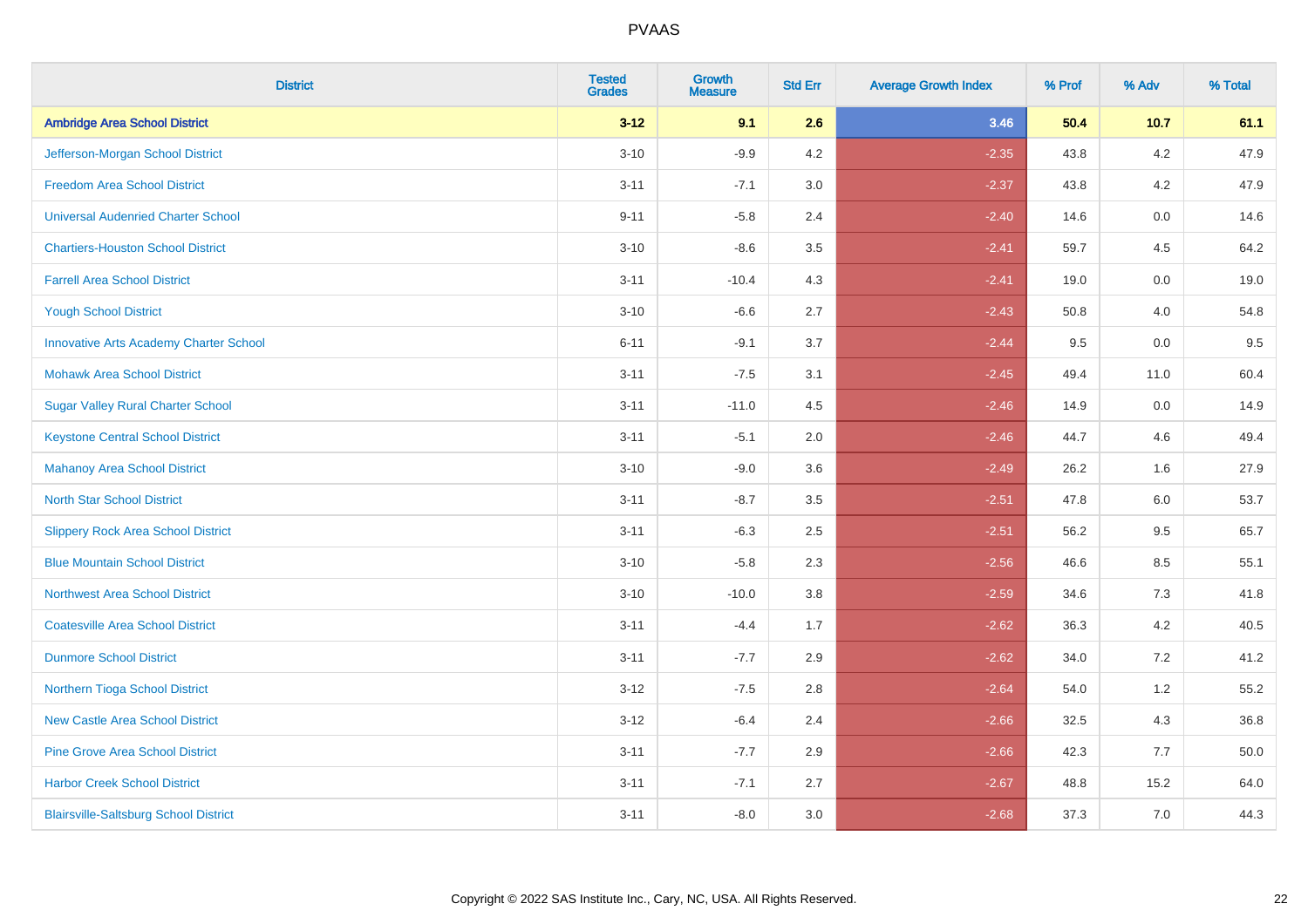| <b>District</b>                             | <b>Tested</b><br><b>Grades</b> | <b>Growth</b><br><b>Measure</b> | <b>Std Err</b> | <b>Average Growth Index</b> | % Prof | % Adv | % Total |
|---------------------------------------------|--------------------------------|---------------------------------|----------------|-----------------------------|--------|-------|---------|
| <b>Ambridge Area School District</b>        | $3 - 12$                       | 9.1                             | 2.6            | 3.46                        | 50.4   | 10.7  | 61.1    |
| <b>South Allegheny School District</b>      | $3 - 11$                       | $-8.8$                          | 3.2            | $-2.70$                     | 40.5   | 0.0   | 40.5    |
| <b>Quakertown Community School District</b> | $3 - 12$                       | $-4.4$                          | 1.6            | $-2.70$                     | 56.5   | 10.0  | 66.6    |
| <b>Trinity Area School District</b>         | $3 - 11$                       | $-5.4$                          | 2.0            | $-2.71$                     | 48.3   | 11.8  | 60.1    |
| <b>Propel Charter School-Montour</b>        | $3 - 10$                       | $-10.7$                         | 3.9            | $-2.71$                     | 13.7   | 0.0   | 13.7    |
| <b>Forest Hills School District</b>         | $3 - 11$                       | $-7.3$                          | 2.7            | $-2.74$                     | 41.1   | 13.7  | 54.8    |
| <b>Highlands School District</b>            | $3 - 11$                       | $-7.4$                          | 2.7            | $-2.76$                     | 44.4   | 3.7   | 48.2    |
| <b>Redbank Valley School District</b>       | $3 - 11$                       | $-9.5$                          | 3.4            | $-2.77$                     | 31.5   | 4.9   | 36.4    |
| <b>Carlisle Area School District</b>        | $3 - 11$                       | $-5.3$                          | 1.9            | $-2.81$                     | 54.0   | 6.3   | 60.3    |
| <b>Carmichaels Area School District</b>     | $3 - 10$                       | $-9.3$                          | 3.3            | $-2.81$                     | 35.1   | 1.4   | 36.5    |
| Nazareth Area School District               | $3 - 11$                       | $-4.7$                          | 1.7            | $-2.82$                     | 59.2   | 9.9   | 69.0    |
| <b>Northern Potter School District</b>      | $3 - 12$                       | $-13.1$                         | 4.6            | $-2.84$                     | 37.5   | 0.0   | 37.5    |
| <b>Propel Charter School-Homestead</b>      | $3 - 11$                       | $-11.7$                         | 4.1            | $-2.84$                     | 15.9   | 0.0   | 15.9    |
| <b>Union City Area School District</b>      | $3-12$                         | $-10.2$                         | 3.6            | $-2.87$                     | 42.9   | 3.2   | 46.0    |
| <b>Rochester Area School District</b>       | $3 - 11$                       | $-13.2$                         | 4.6            | $-2.89$                     | 19.5   | 1.3   | 20.8    |
| <b>Conneaut School District</b>             | $3 - 12$                       | $-7.5$                          | 2.6            | $-2.91$                     | 38.4   | 7.4   | 45.8    |
| <b>Easton Area School District</b>          | $3 - 12$                       | $-4.1$                          | 1.4            | $-2.91$                     | 39.9   | 4.0   | 43.9    |
| <b>Penn Hills School District</b>           | $3 - 11$                       | $-7.6$                          | 2.6            | $-2.94$                     | 33.1   | 0.7   | 33.8    |
| <b>North East School District</b>           | $3 - 11$                       | $-9.3$                          | 3.1            | $-3.02$                     | 62.6   | 14.4  | 77.0    |
| <b>Pittsburgh School District</b>           | $3 - 11$                       | $-3.3$                          | 1.1            | $-3.04$                     | 33.9   | 8.2   | 42.1    |
| Philadelphia Academy Charter School         | $3 - 11$                       | $-8.9$                          | 2.9            | $-3.04$                     | 50.5   | 2.9   | 53.4    |
| <b>Palisades School District</b>            | $3 - 11$                       | $-8.7$                          | 2.8            | $-3.06$                     | 53.8   | 6.7   | 60.5    |
| <b>Dubois Area School District</b>          | $3 - 11$                       | $-6.2$                          | 2.0            | $-3.07$                     | 50.9   | 13.4  | 64.3    |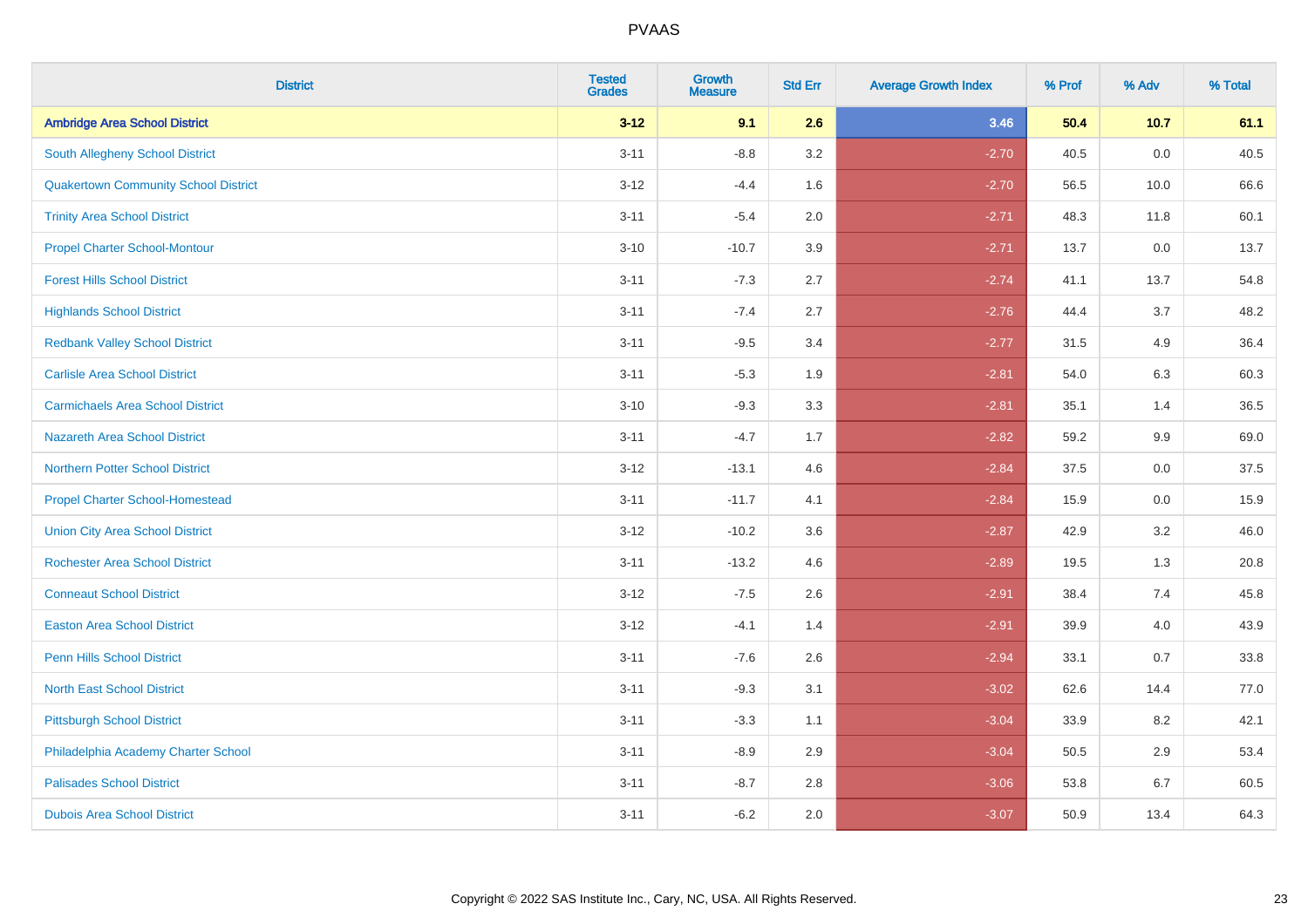| <b>District</b>                               | <b>Tested</b><br><b>Grades</b> | <b>Growth</b><br><b>Measure</b> | <b>Std Err</b> | <b>Average Growth Index</b> | % Prof | % Adv   | % Total |
|-----------------------------------------------|--------------------------------|---------------------------------|----------------|-----------------------------|--------|---------|---------|
| <b>Ambridge Area School District</b>          | $3 - 12$                       | 9.1                             | 2.6            | 3.46                        | 50.4   | 10.7    | 61.1    |
| <b>Wallenpaupack Area School District</b>     | $3 - 11$                       | $-7.1$                          | 2.3            | $-3.09$                     | 40.8   | $2.4\,$ | 43.1    |
| <b>Boyertown Area School District</b>         | $3 - 11$                       | $-4.7$                          | 1.5            | $-3.17$                     | 55.2   | 11.3    | 66.5    |
| <b>Waynesboro Area School District</b>        | $3-12$                         | $-6.1$                          | 1.9            | $-3.20$                     | 50.0   | 6.8     | 56.8    |
| <b>Tamaqua Area School District</b>           | $3 - 12$                       | $-8.2$                          | 2.5            | $-3.24$                     | 44.5   | 1.9     | 46.4    |
| Maritime Academy Charter School               | $3 - 10$                       | $-11.4$                         | 3.5            | $-3.29$                     | 15.2   | 0.0     | 15.2    |
| <b>Neshannock Township School District</b>    | $3 - 10$                       | $-9.7$                          | 2.9            | $-3.34$                     | 62.4   | 5.6     | 67.9    |
| <b>Steelton-Highspire School District</b>     | $3 - 11$                       | $-11.8$                         | 3.5            | $-3.40$                     | 14.5   | 0.0     | 14.5    |
| <b>Elizabeth Forward School District</b>      | $3 - 11$                       | $-8.4$                          | 2.4            | $-3.41$                     | 51.7   | 4.0     | 55.7    |
| <b>Interboro School District</b>              | $3 - 12$                       | $-7.3$                          | 2.1            | $-3.43$                     | 46.6   | 4.8     | 51.4    |
| <b>Williamsburg Community School District</b> | $3 - 11$                       | $-14.3$                         | 4.1            | $-3.48$                     | 28.3   | 0.0     | 28.3    |
| Penn-Delco School District                    | $3 - 11$                       | $-6.8$                          | 1.9            | $-3.51$                     | 46.6   | 3.2     | 49.8    |
| <b>Milton Area School District</b>            | $3 - 11$                       | $-8.7$                          | 2.5            | $-3.52$                     | 45.4   | 6.9     | 52.3    |
| <b>Moniteau School District</b>               | $3 - 11$                       | $-11.8$                         | 3.3            | $-3.56$                     | 50.0   | 6.3     | 56.3    |
| <b>Clearfield Area School District</b>        | $3 - 10$                       | $-9.4$                          | 2.6            | $-3.56$                     | 43.0   | 3.1     | 46.1    |
| <b>Ridgway Area School District</b>           | $3 - 11$                       | $-14.5$                         | 4.1            | $-3.56$                     | 49.0   | $9.8\,$ | 58.8    |
| <b>Berwick Area School District</b>           | $3 - 11$                       | $-9.3$                          | 2.6            | $-3.59$                     | 42.1   | 5.5     | 47.6    |
| Johnsonburg Area School District              | $3 - 11$                       | $-14.1$                         | 3.9            | $-3.62$                     | 54.0   | 4.6     | 58.6    |
| Propel Charter School - Braddock Hills        | $3 - 11$                       | $-13.6$                         | 3.6            | $-3.81$                     | 9.7    | 1.6     | 11.3    |
| <b>Northern Lehigh School District</b>        | $3 - 12$                       | $-10.4$                         | 2.7            | $-3.82$                     | 28.0   | 9.3     | 37.3    |
| <b>Bradford Area School District</b>          | $3-12$                         | $-9.3$                          | 2.4            | $-3.87$                     | 45.8   | 8.3     | 54.2    |
| <b>Marion Center Area School District</b>     | $3 - 10$                       | $-12.0$                         | 3.1            | $-3.87$                     | 33.7   | 1.1     | 34.8    |
| <b>Minersville Area School District</b>       | $3 - 11$                       | $-14.4$                         | 3.7            | $-3.90$                     | 39.3   | 3.3     | 42.6    |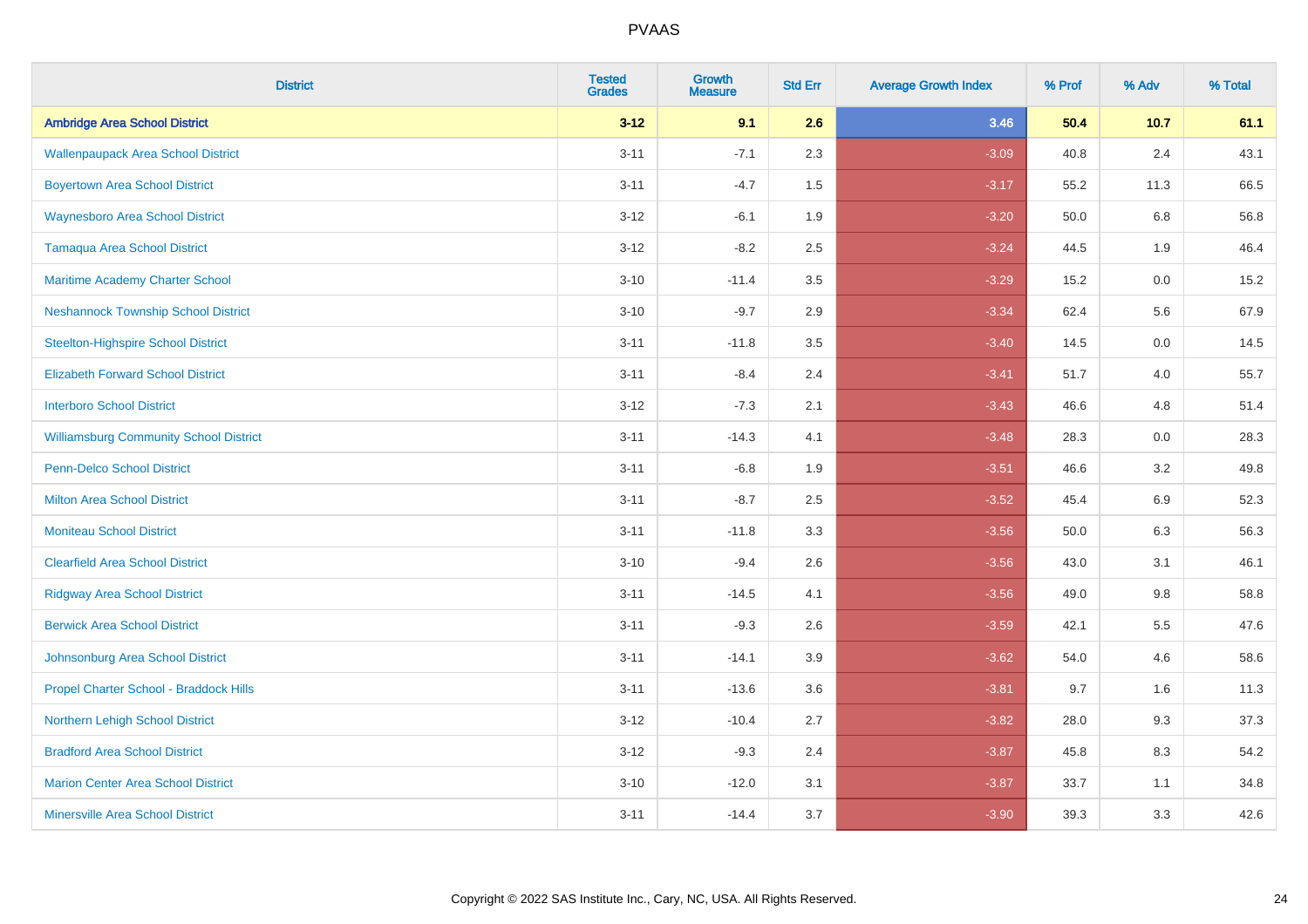| <b>District</b>                                | <b>Tested</b><br><b>Grades</b> | <b>Growth</b><br><b>Measure</b> | <b>Std Err</b> | <b>Average Growth Index</b> | % Prof | % Adv   | % Total |
|------------------------------------------------|--------------------------------|---------------------------------|----------------|-----------------------------|--------|---------|---------|
| <b>Ambridge Area School District</b>           | $3 - 12$                       | 9.1                             | 2.6            | 3.46                        | 50.4   | 10.7    | 61.1    |
| Southern Huntingdon County School District     | $3 - 11$                       | $-12.9$                         | 3.2            | $-3.98$                     | 32.5   | $2.5\,$ | 35.0    |
| <b>Big Spring School District</b>              | $3 - 11$                       | $-9.8$                          | 2.4            | $-4.00$                     | 38.6   | 8.9     | 47.5    |
| Catasauqua Area School District                | $3 - 12$                       | $-12.1$                         | 3.0            | $-4.00$                     | 36.8   | 7.6     | 44.3    |
| <b>Avonworth School District</b>               | $3 - 10$                       | $-12.6$                         | 3.1            | $-4.01$                     | 59.8   | 4.6     | 64.4    |
| <b>Wellsboro Area School District</b>          | $3 - 11$                       | $-12.4$                         | 3.0            | $-4.11$                     | 49.2   | 11.9    | 61.1    |
| <b>Columbia-Montour AVTS</b>                   | $9 - 10$                       | $-12.5$                         | 3.0            | $-4.16$                     | 22.3   | 0.6     | 22.9    |
| Jefferson County-Dubois AVTS                   | $9 - 11$                       | $-16.2$                         | 3.9            | $-4.16$                     | 23.0   | 0.0     | 23.0    |
| <b>West Mifflin Area School District</b>       | $3 - 12$                       | $-12.3$                         | 2.9            | $-4.22$                     | 39.7   | 10.3    | 50.0    |
| <b>South Park School District</b>              | $3 - 11$                       | $-11.3$                         | 2.7            | $-4.23$                     | 53.5   | 13.7    | 67.3    |
| Southern Tioga School District                 | $3 - 11$                       | $-11.5$                         | 2.7            | $-4.25$                     | 47.8   | 6.4     | 54.3    |
| <b>Butler Area School District</b>             | $3 - 11$                       | $-6.5$                          | 1.5            | $-4.26$                     | 42.5   | 9.4     | 51.9    |
| <b>Lampeter-Strasburg School District</b>      | $3 - 12$                       | $-8.6$                          | 2.0            | $-4.33$                     | 55.1   | $9.8\,$ | 64.8    |
| <b>Annville-Cleona School District</b>         | $3 - 12$                       | $-12.1$                         | 2.7            | $-4.46$                     | 34.9   | 7.8     | 42.6    |
| <b>Penns Manor Area School District</b>        | $3 - 12$                       | $-17.0$                         | 3.7            | $-4.52$                     | 29.7   | 3.1     | 32.8    |
| <b>Riverside Beaver County School District</b> | $3 - 11$                       | $-14.0$                         | 3.0            | $-4.64$                     | 49.4   | $8.8\,$ | 58.2    |
| <b>Frazier School District</b>                 | $3 - 11$                       | $-17.2$                         | 3.7            | $-4.70$                     | 37.1   | 1.6     | 38.7    |
| <b>Tulpehocken Area School District</b>        | $3 - 12$                       | $-13.7$                         | 2.8            | $-4.81$                     | 36.7   | 2.8     | 39.4    |
| <b>Tacony Academy Charter School</b>           | $3 - 11$                       | $-14.7$                         | 3.0            | $-4.82$                     | 22.4   | 1.8     | 24.1    |
| <b>Bucks County Technical High School</b>      | $9 - 10$                       | $-12.0$                         | 2.5            | $-4.84$                     | 35.9   | 3.2     | 39.2    |
| Schuylkill Haven Area School District          | $3 - 11$                       | $-15.3$                         | 3.1            | $-4.87$                     | 49.7   | 2.4     | 52.1    |
| Southern Columbia Area School District         | $3 - 11$                       | $-14.6$                         | 3.0            | $-4.92$                     | 55.0   | 4.0     | 59.0    |
| <b>Titusville Area School District</b>         | $3 - 11$                       | $-13.2$                         | 2.6            | $-4.99$                     | 43.2   | 4.8     | 48.0    |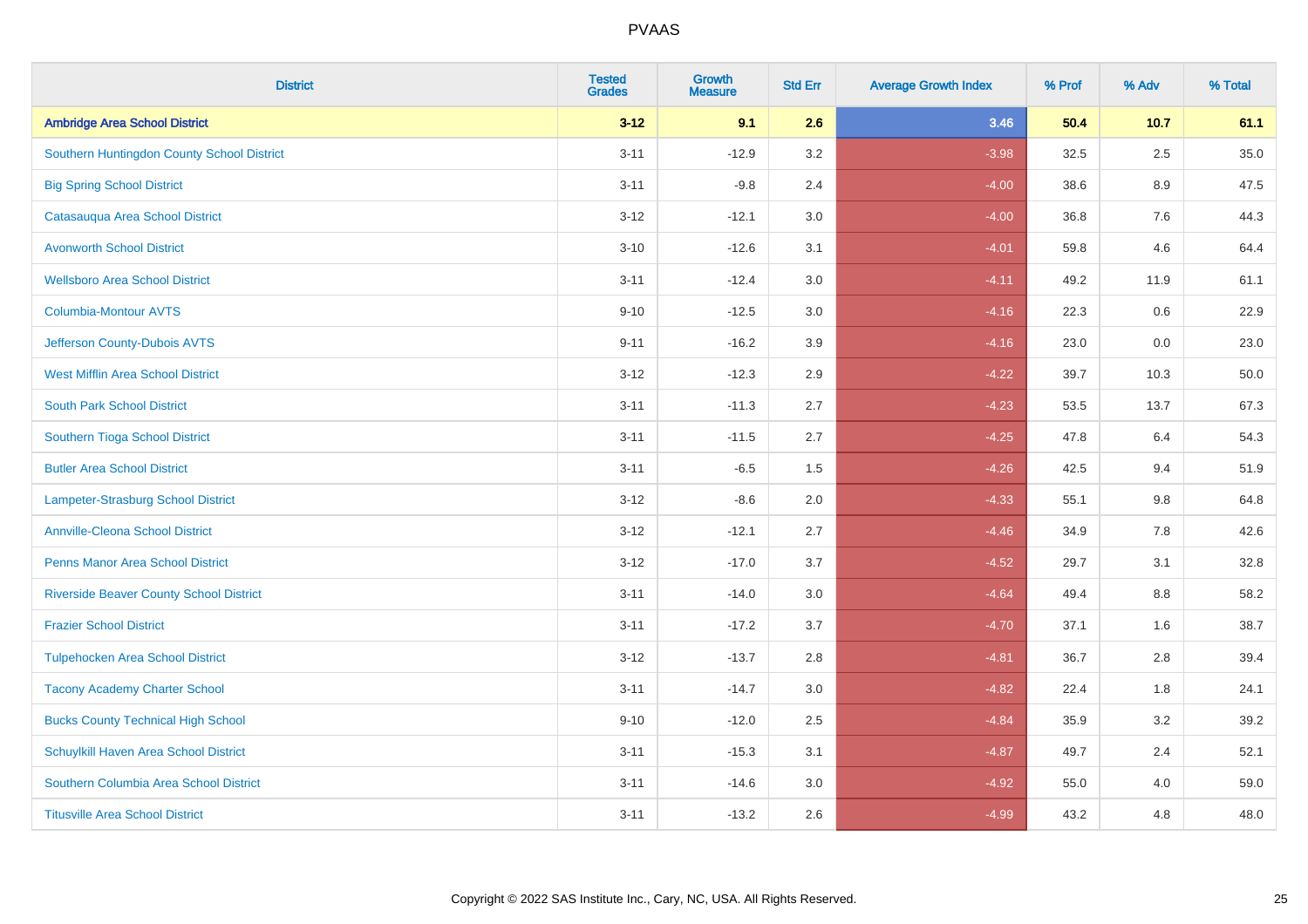| <b>District</b>                              | <b>Tested</b><br><b>Grades</b> | <b>Growth</b><br><b>Measure</b> | <b>Std Err</b> | <b>Average Growth Index</b> | % Prof | % Adv | % Total |
|----------------------------------------------|--------------------------------|---------------------------------|----------------|-----------------------------|--------|-------|---------|
| <b>Ambridge Area School District</b>         | $3 - 12$                       | 9.1                             | 2.6            | 3.46                        | 50.4   | 10.7  | 61.1    |
| <b>Plum Borough School District</b>          | $3 - 11$                       | $-11.3$                         | 2.2            | $-5.19$                     | 51.1   | 9.0   | 60.1    |
| <b>Mastery Charter School - Gratz Campus</b> | $7 - 10$                       | $-23.9$                         | 4.5            | $-5.29$                     | 2.9    | 0.0   | 2.9     |
| Southern Fulton School District              | $3 - 11$                       | $-23.7$                         | 4.4            | $-5.37$                     | 34.2   | 10.5  | 44.7    |
| <b>Exeter Township School District</b>       | $3 - 11$                       | $-10.4$                         | 1.9            | $-5.44$                     | 50.6   | 2.7   | 53.3    |
| <b>Solanco School District</b>               | $3 - 11$                       | $-11.0$                         | 2.0            | $-5.55$                     | 41.6   | 4.5   | 46.1    |
| <b>Springfield Township School District</b>  | $3 - 11$                       | $-18.9$                         | 3.2            | $-5.88$                     | 62.6   | 3.6   | 66.3    |
| <b>Abington School District</b>              | $3 - 10$                       | $-11.5$                         | 1.9            | $-6.00$                     | 56.2   | 11.6  | 67.8    |
| <b>Ringgold School District</b>              | $3 - 11$                       | $-14.7$                         | 2.4            | $-6.04$                     | 41.5   | 7.9   | 49.4    |
| <b>Lawrence County CTC</b>                   | $10 - 11$                      | $-21.7$                         | 3.6            | $-6.05$                     | 19.8   | 0.0   | 19.8    |
| Lackawanna Trail School District             | $3 - 10$                       | $-21.7$                         | 3.5            | $-6.20$                     | 38.5   | 1.5   | 40.0    |
| Mifflinburg Area School District             | $3 - 11$                       | $-15.8$                         | 2.5            | $-6.30$                     | 42.4   | 4.0   | 46.4    |
| <b>Curwensville Area School District</b>     | $3 - 11$                       | $-27.9$                         | 4.1            | $-6.72$                     | 42.5   | 4.1   | 46.6    |
| <b>Bristol Township School District</b>      | $3 - 11$                       | $-13.9$                         | 2.0            | $-7.05$                     | 31.0   | 3.7   | 34.7    |
| <b>Northwestern School District</b>          | $3 - 11$                       | $-24.9$                         | 3.5            | $-7.13$                     | 42.6   | 2.9   | 45.6    |
| <b>Chambersburg Area School District</b>     | $3 - 11$                       | $-9.5$                          | 1.3            | $-7.20$                     | 42.7   | 8.6   | 51.4    |
| Philipsburg-Osceola Area School District     | $3 - 11$                       | $-24.8$                         | 3.3            | $-7.43$                     | 19.7   | 2.6   | 22.4    |
| Hatboro-Horsham School District              | $3 - 11$                       | $-12.8$                         | 1.7            | $-7.47$                     | 45.6   | 7.2   | 52.8    |
| <b>Owen J Roberts School District</b>        | $3 - 11$                       | $-12.3$                         | 1.6            | $-7.61$                     | 57.0   | 11.9  | 69.0    |
| <b>Norristown Area School District</b>       | $3 - 12$                       | $-12.8$                         | 1.6            | $-7.98$                     | 23.5   | 2.3   | 25.7    |
| <b>West Side CTC</b>                         | $9 - 10$                       | $-37.4$                         | 4.3            | $-8.64$                     | 8.8    | 0.0   | 8.8     |
| <b>Shikellamy School District</b>            | $3 - 10$                       | $-22.3$                         | 2.5            | $-8.92$                     | 33.3   | 6.1   | 39.5    |
| <b>Erie City School District</b>             | $3 - 12$                       | $-14.5$                         | 1.6            | $-9.26$                     | 25.4   | 3.0   | 28.4    |